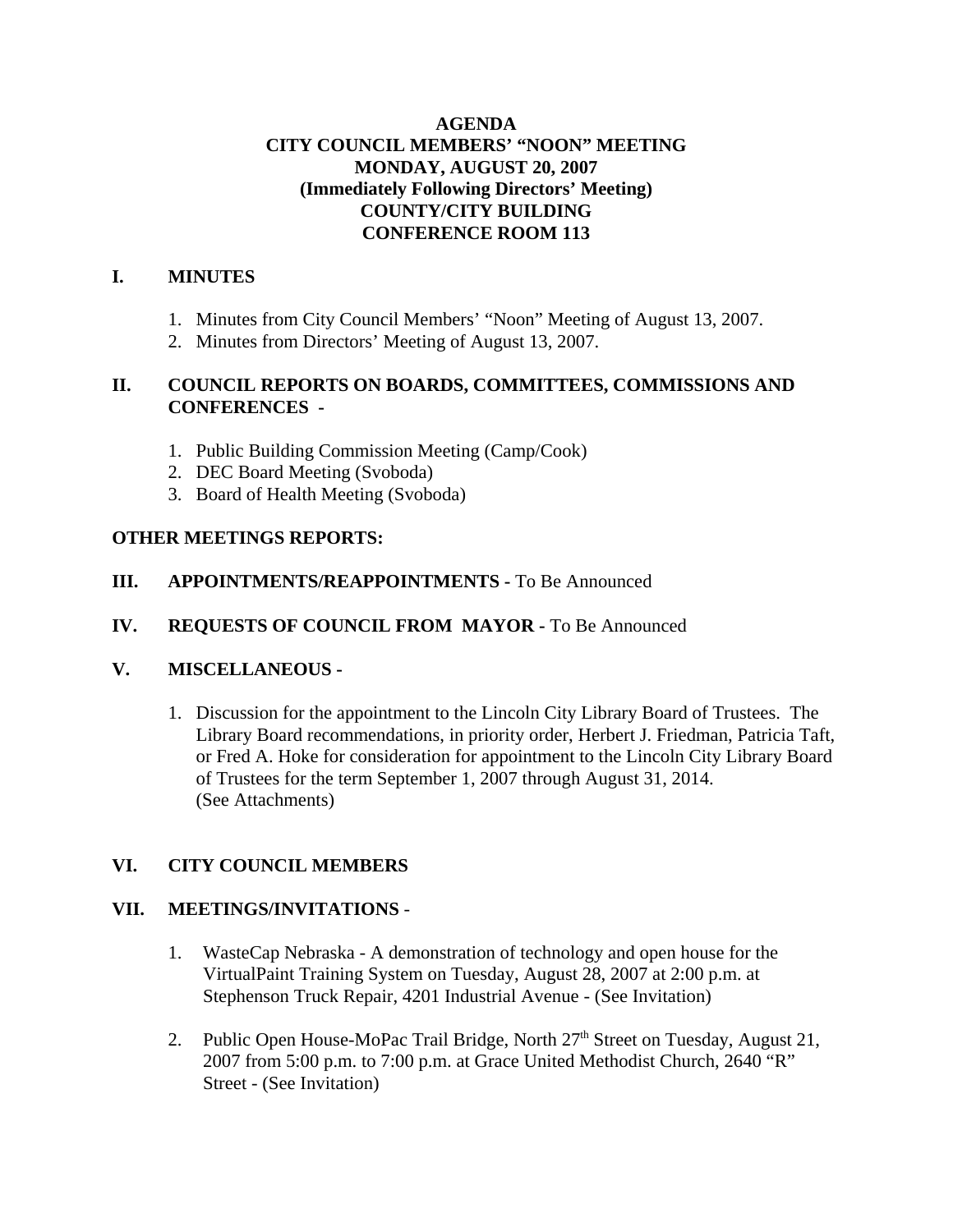- 3. Lincoln Chamber of Commerce invites you to attend the following Ribbon Cuttings:- Please RSVP to Kathy Hale at 436-2385 or E-Mail: -
	- 1.) ROOST Intense Gourmet Sandwiches, 1451 "O" Street on Monday, August 20, 2007 at 11:45 a.m.
	- 2.) Edible Arrangements,  $70<sup>th</sup>$  & Pioneers Blvd.,  $70<sup>th</sup>$  & Pioneers Woods Plaza, Suite 102 on Wednesday, September 5, 2007 at 3:30 p.m.
	- 3.) Shadowbrook Salad, 5445 Red Rock Lane on Thursday, September 6, 2007 at 11:30 a.m.
- 4. Public Open House and Comment Period Coordinated Public Transit-Human Services Transportation Plan on Tuesday, August 28, 2007 from 4:30 p.m. to 6:00 p.m. at Bennett Martin Public Library Auditorium,  $14<sup>th</sup> \& "N"$  Streets -(See Invitation)
- 5. The Board of Governors of Nebraska Wesleyan University request the honor of your presence at the Inauguration and Installation of Frederik Ohles as the sixteenth President of the University on Friday, October 5, 2007 at 4:00 p.m. at the O'Donnell Auditorium in the Vance D. Rogers Center for Fine Arts - Campus Celebration on Taylor Commons immediately following the Installation, Campus Celebration at 5:30 p.m. - Oktoberfest Luncheon from 11:30 a.m. to 1:30 p.m. - RSVP by Sept.  $7<sup>th</sup>$  -(See Invitation)(Please indicate the events you will attend)

### **VIII. ADJOURNMENT**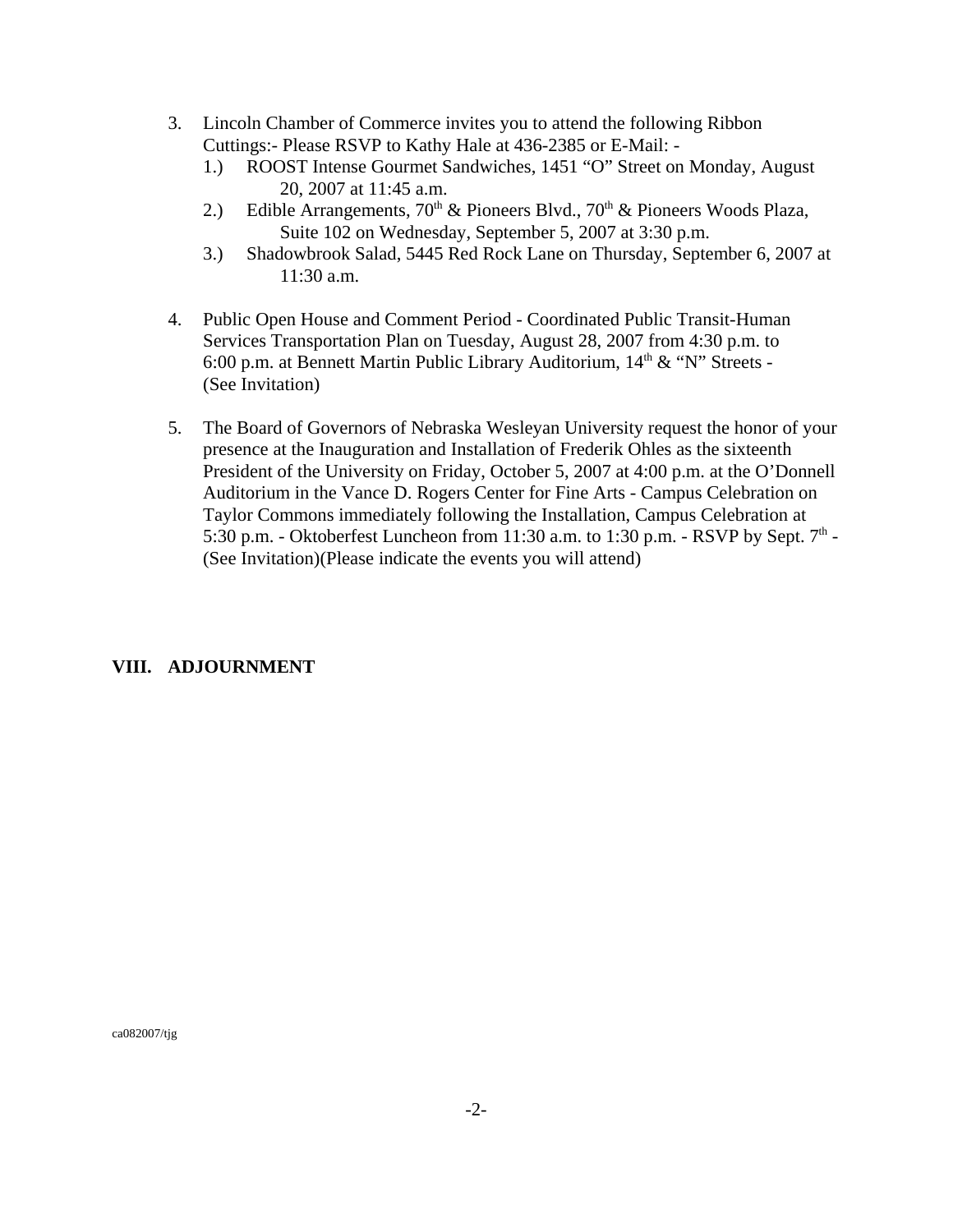

July 25, 2007

Dan Marvin, Chair Lincoln City Council 555 So. 10th Street Lincoln, NE 68508

Dear Mr. Marvin:

Enclosed are letters and resumes received by the Lincoln City Library Board of Trustees from six persons interested in being appointed to the Library Board to fill one seven-year term created by Norm Langemach completing his term on August 31, 2007.

This group of excellent candidates responded to notices posted at all library locations as well as distributed to community, recreation and cultural centers. Individuals from the Mayor's Board Bank who expressed interest in the Library Board were also notified of the upcoming vacancy.

At its July 17th meeting, the Library Board reviewed the qualifications of the candidates based on current and future needs of the Board of Trustees along with interest in the public library and the community as a whole. The Library Board of Trustees, as an administrative board, strives to collectively develop occupational diversity, diversity in membership, financial experience, political acumen, legal knowledge and understanding of First Amendment issues, and business/management experience.

With these needs in mind, the Library Board recommends, in priority order, Herbert J. Friedman, Patricia Taft, or Fred A. Hoke for consideration for appointment to the Lincoln City Library Board of Trustees for the term September 1, 2007 through August 31, 2014.

As soon as the City Council completes its appointment process, the new board member will be contacted and the orientation process begun. Thank you for your consideration. Please contact me if you have any questions.

Sincerely,

Carol J. Connor

Carol J. Connor Library Director

Enclosure: Letters/Resumes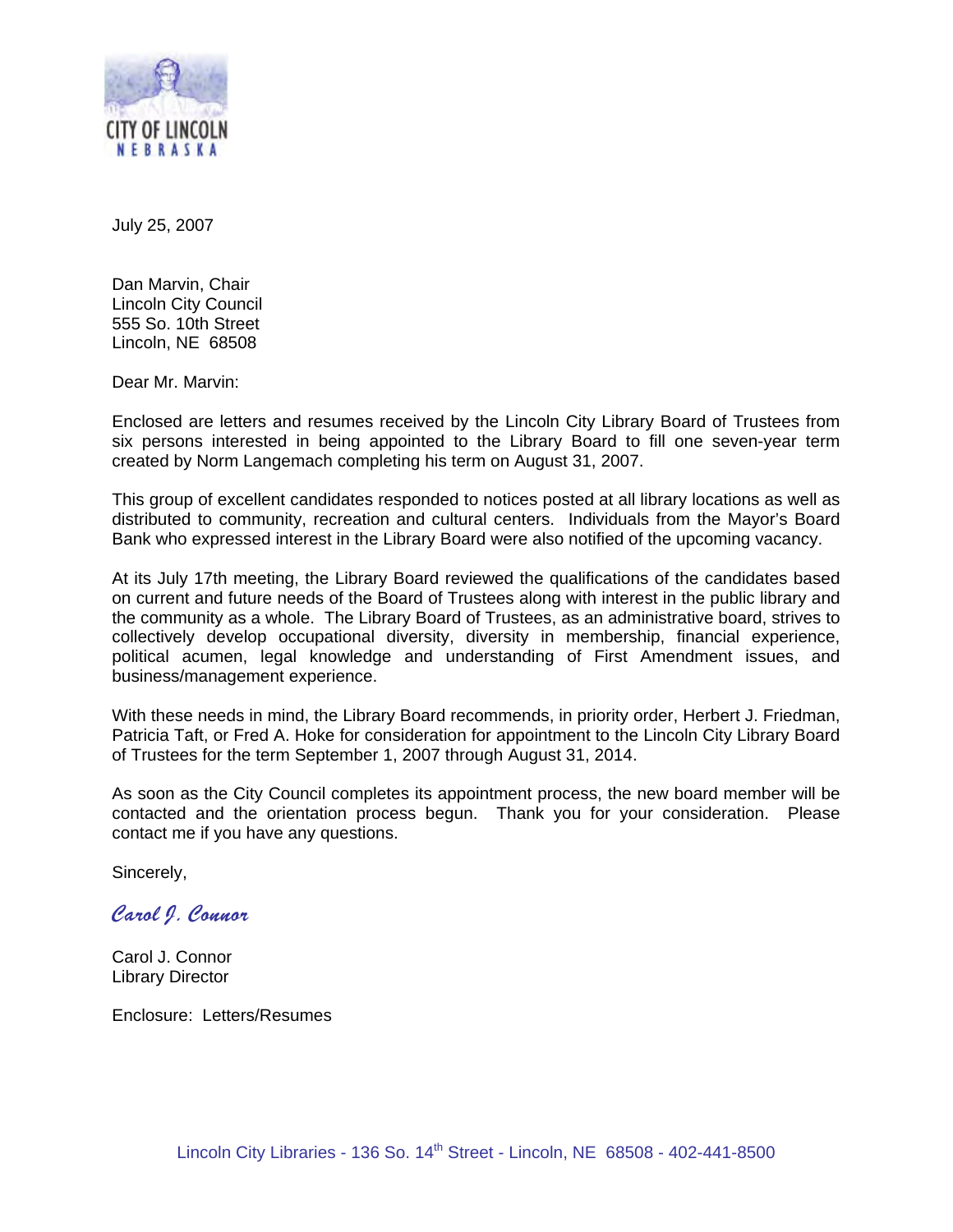|                                                             | FRIEDMAN LAW UFFICES                                                |                                                                          |
|-------------------------------------------------------------|---------------------------------------------------------------------|--------------------------------------------------------------------------|
|                                                             | PERSONAL INJURY & CIVIL LITIGATION                                  |                                                                          |
| Herbert J. Friedman<br>Robert R. Moodie<br>Jeffrey B. Lapin |                                                                     | (402) 476-1093 Lincoln<br>(800) 876-1093 Toll Free<br>(402) 476-8364 Fax |
| Gregory R. Coffey<br>Daniel H. Friedman                     | P.O. BOX 82009 LINCOLN, NE PRITTER OF BU<br>$JUL$ 10<br>2007<br>! U |                                                                          |
| July 10, 2007                                               |                                                                     |                                                                          |
| Candidate Search<br><b>Library Board of Trustees</b>        |                                                                     | <b>Via Hand-delivery</b>                                                 |

 $RF<sup>+</sup>$ **Library Board** 

136 South 14<sup>th</sup> Street Lincoln, NE 68508

Dear Trustees:

Please consider this my application to serve on the City of Lincoln Library Board.

I am a fourth generation resident of Lincoln, a graduate of the Lincoln Public School system and the University of Nebraska, College of Law. I served two years in the United States Army Reserve as a JAGC officer, returning to Lincoln in September of 1962 and have been practicing law since that time. I am the founder and senior partner of Friedman Law Offices of Lincoln.

I have had an interest in public service for many years.

I am currently a member of the Lincoln Cable Advisory Board, serving as chair for three years, and on the negotiation team during the renegotiation of the franchise with Time Warner. If appointed, I will resign my position with CAB.

I am vice-president of Nebraska Appleseed for Law in the Public Interest, on the Board of Governors of the American Association for Justice, and on the Board of Directors and past president of the Nebraska Association of Trial Attorneys, and on the Board of the ADL. I also served as president of the Lincoln Action Program, and been involved with the ACLU for many years.

Philosophically, I am opposed to censorship of any kind; a strong advocate of the First Amendment rights of citizens; and firmly believe that a strong library system is an absolute necessity to this country in general and Lincoln in particular. Lincoln has a history of a strong and proud library system. We were fortunate to have the Carnegie Library, which is the one I first remember, and spent many hours in as a child, and now the Bennett Martin Library. It may be time that Lincoln considers a new downtown library,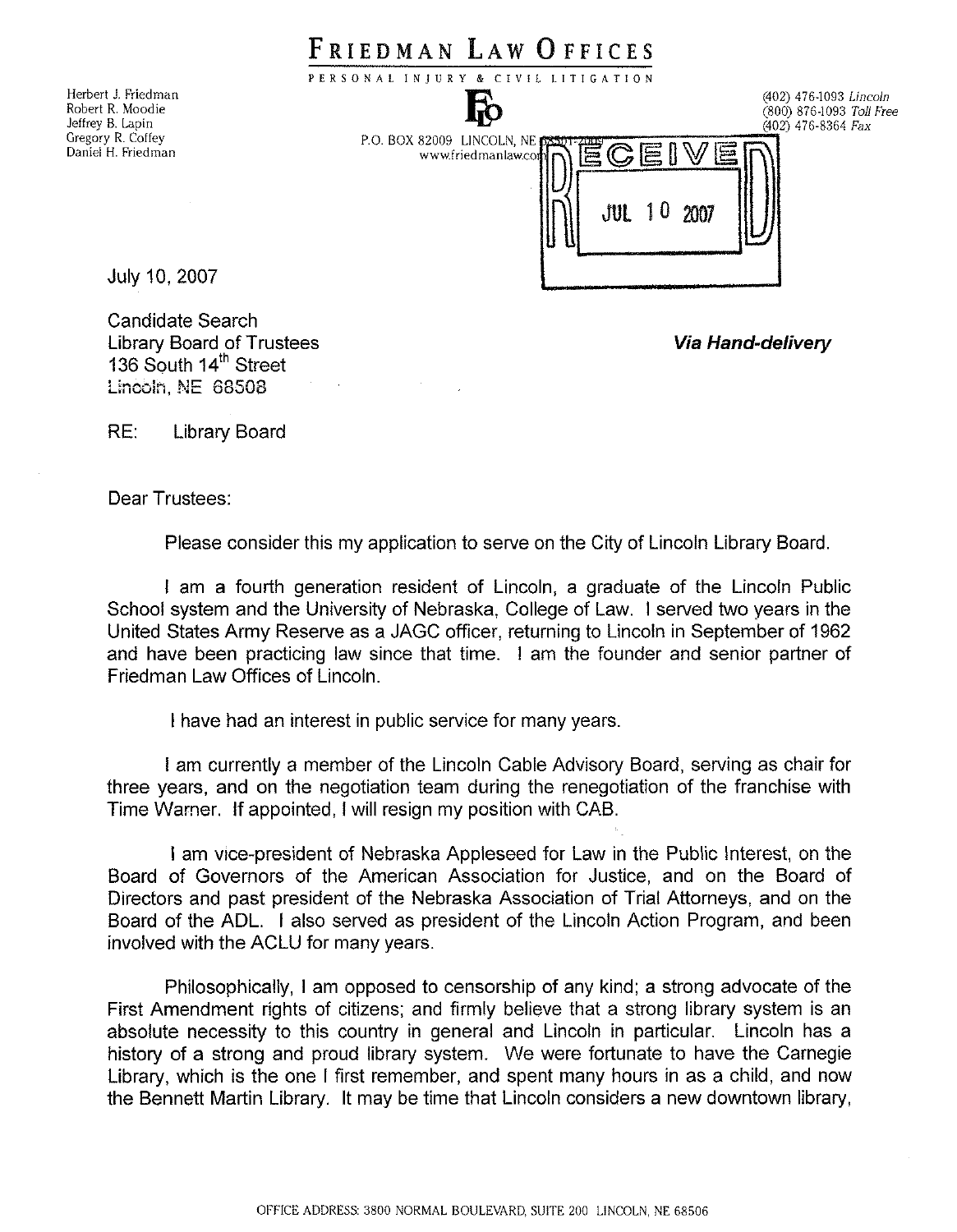which will be of value to a growing and progressive Lincoln. The internet has, and will continue to confront conventional libraries with many challenges, and I believe that libraries should take advantage of that technology.

I believe I have the experience and education to serve on the Library Board, and if selected, will attend the meetings and devote the time required to be a good board member.

 $\bar{\gamma}$ 

Thank you for considering me.

Very truly yours,

FRIEDMAN LAW OFFICES

Herbert J. Friedman hfriedman@friedmanlaw.com HJF/drm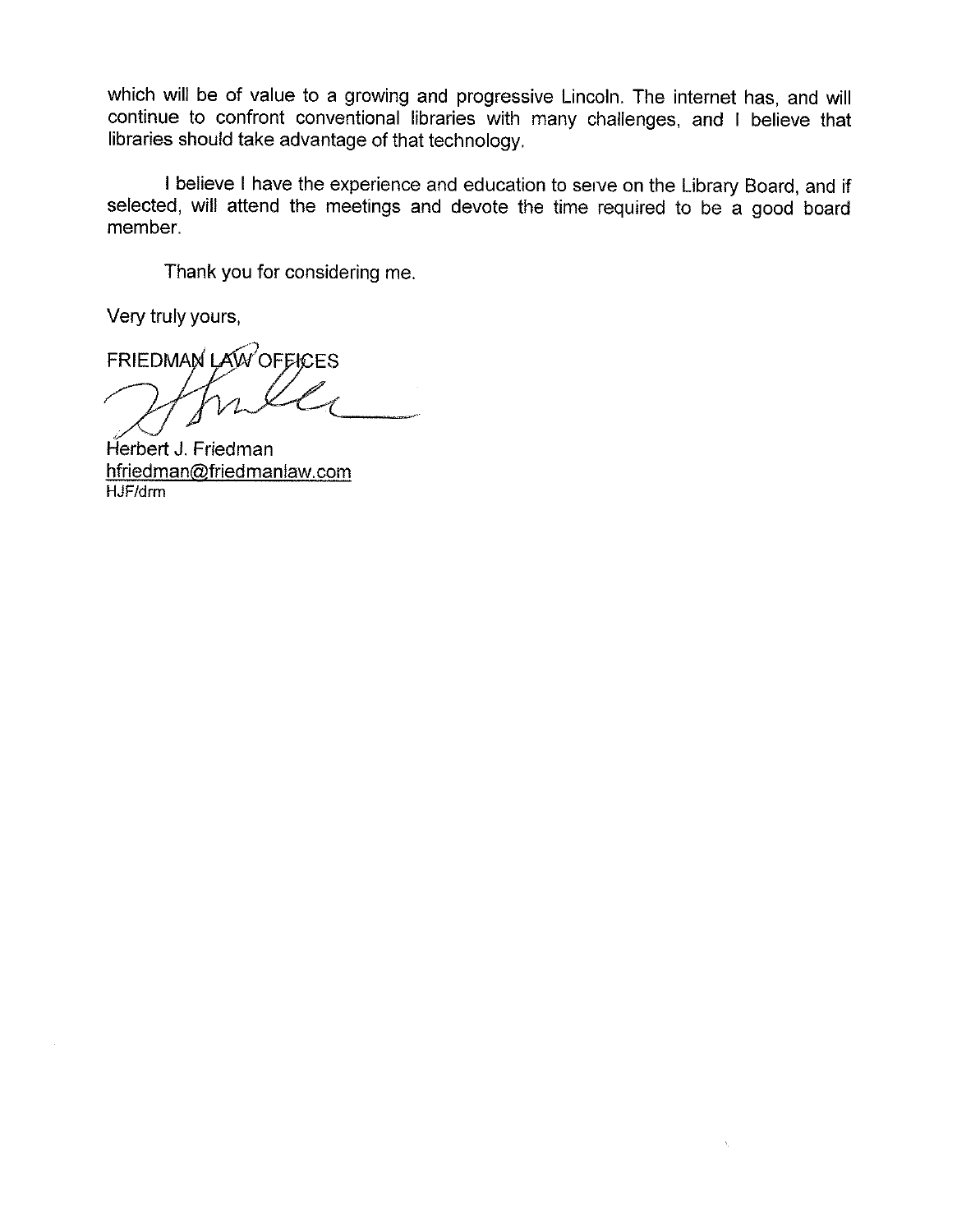

5448 S. 31<sup>st</sup> Ct. Lincoln, NE 68516 July 6, 2007

Candidate Search **Library Board of Trustees** 136 S.  $14^{th}$  Street Lincoln, NE 68508

To Whom It May Concern:

I would like to be considered for the vacancy on the Lincoln City Library Board of Trustees.

Libraries have always been a part of my life and as a patron of the Lincoln City Libraries, I have always found them to be a pleasurable experience and would like to now play a part in helping to keep them that way through the supportive work of the Board.

As a volunteer at Walt Branch, I have been able to experience operations from a different vantage point. With this and my community Board and leadership experience. I feel that I would bring a level of experience that complements the intent of improvement of services and efficient use of funds and other resources.

I believe that libraries are the heart of a community – and one of the few resources for all ages and socio-economic levels. Well managed libraries become the cornerstone of a strong and vibrant community with their public access to information, not only for quality living on a personal basis, but also for local business and non-profits to enhance operations. Additionally, through initiatives like One Book - One Lincoln, the Lincoln City Libraries system has united this community in immeasurable terms.

Thank you for your consideration of this application. Enclosed is a brief biographical resume for your review.

Sincerely,

Patricia (Pat) Taft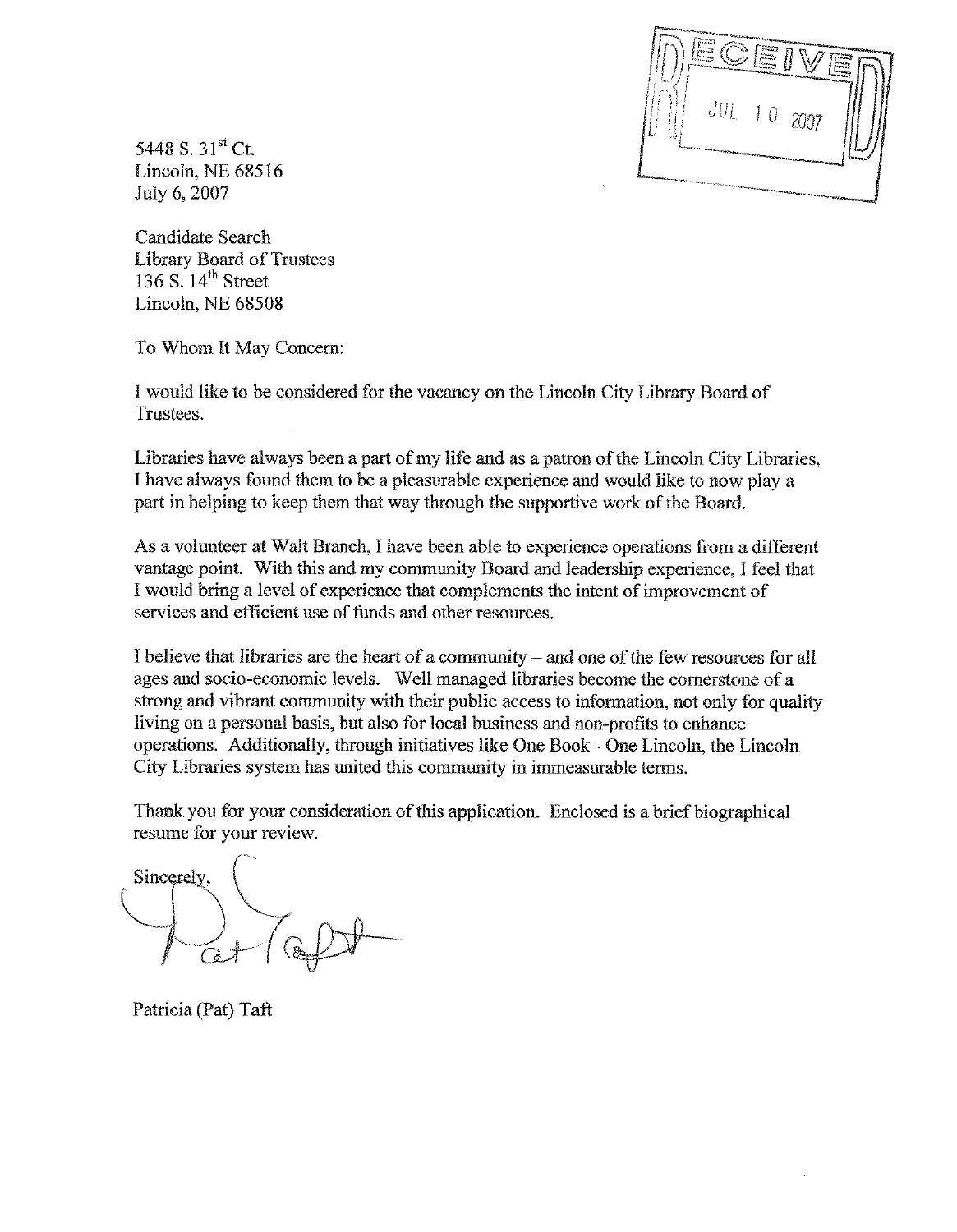### Patricia (Pat) Taft 5448 S. 31st Ct., Lincoln, NE, 68516 402-423-1903  $\text{taft}\textcircled{a}$ binary.net

### **WORK EXPERIENCE**

### **Nebraska Department of Health & Human Services**

Currently employed as a Program Specialist with services for aged and people with disabilities with primary role of facilitating quality planning meetings. Twenty-seven years with the Department in capacities of case manager, training specialist, resource development coordinator, volunteer program manager, and System Advocate.

### **CHP** International, Inc.

Managed a national training project through a federal funding grant for five years.

### **Free-lance Trainer**

Thirty years experience as a free-lance trainer, speaker, and consultant on personal and professional development, strategic planning, and volunteer program management.

### **COMMUNITY EXPERIENCE**

Previous volunteer at Walt Branch including shelf work, leading summer reading group, and providing training session for library volunteer coordinators; current member of the Lincoln Area Agency on Aging RSVP Advisory Council and Marketing Chair. Recent member of the Mayor's Cable Advisory Board; past member of United Way Board of Directors and Chair of Allocations and Chair of Volunteer Cabinet; former member and Chair of the Nebraska Commission on Volunteer Service.

### **FAMILY**

Husband and two adult children; residents of Lincoln for 42 years.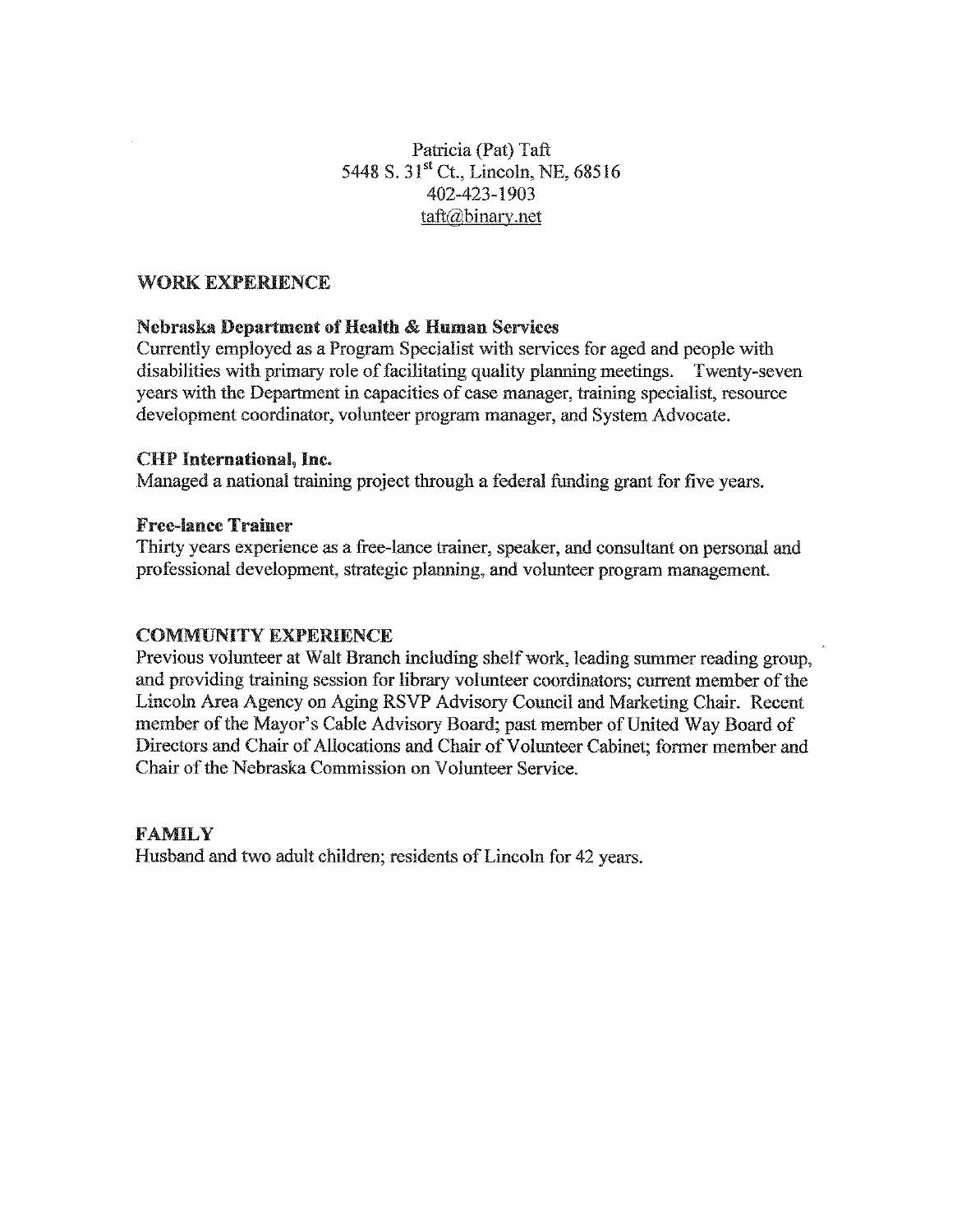|                  | <u>trinen angeres i gyske kompoziske stede dyreter og anket og angeres komponent og dyret i en jan</u> |                                                                                                                |                                            |  |
|------------------|--------------------------------------------------------------------------------------------------------|----------------------------------------------------------------------------------------------------------------|--------------------------------------------|--|
|                  |                                                                                                        |                                                                                                                |                                            |  |
|                  |                                                                                                        |                                                                                                                | <b><i><u>PARTICULAR COMPANY</u></i></b>    |  |
| <b>Exception</b> | JUL                                                                                                    |                                                                                                                | 2 2007<br><b>Suntaneonage construction</b> |  |
|                  |                                                                                                        | r in de beste de aangeste gegen de beste gewolf het staat de tyde staat gewolf het de verkindige op de tyde op |                                            |  |

### **FRED A. HOKE** 721 Driftwood Drive Lincoln, NE 68510-4317 fredhoke@routers.com 402-570-3772

June 28, 2007

Candidate Search Library Board of Trustees, 136 South 14<sup>th</sup> Street Lincoln, NE 68508

Dear Board Members:

I would appreciate your consideration for my appointment as a member of the Board of Trustees of the Lincoln City Libraries.

My personal and professional training and accomplishments parallel the breadth of experience you're requiring for a new appointee. My work in public and private education, leadership with a number of non-profit associations, and management with diverse corporate organizations have demonstrated practical knowledge and skills necessary to maintain the outstanding work of the Library Board and support improvements in library services for the City of Lincoln.

Library services are an integral part of Lincoln's heritage. Services need to be available to the broadest citizen spectrum over the most practical operating hours in locations most convenient to all our citizens. City libraries can maintain a breadth of services:

- Young children exploring the library for the first time with their parents;  $\bullet$
- School-aged children using the services and search capacity of the library; and  $\bullet$
- Citizens enjoying the library as their main repository of reading and study materials

Libraries in Lincoln can continue to incorporate the latest technology to operate efficiently. In addition to the traditional services, libraries can serve as community centers for civic activities, special projects, insightful discourse, and cultural interaction.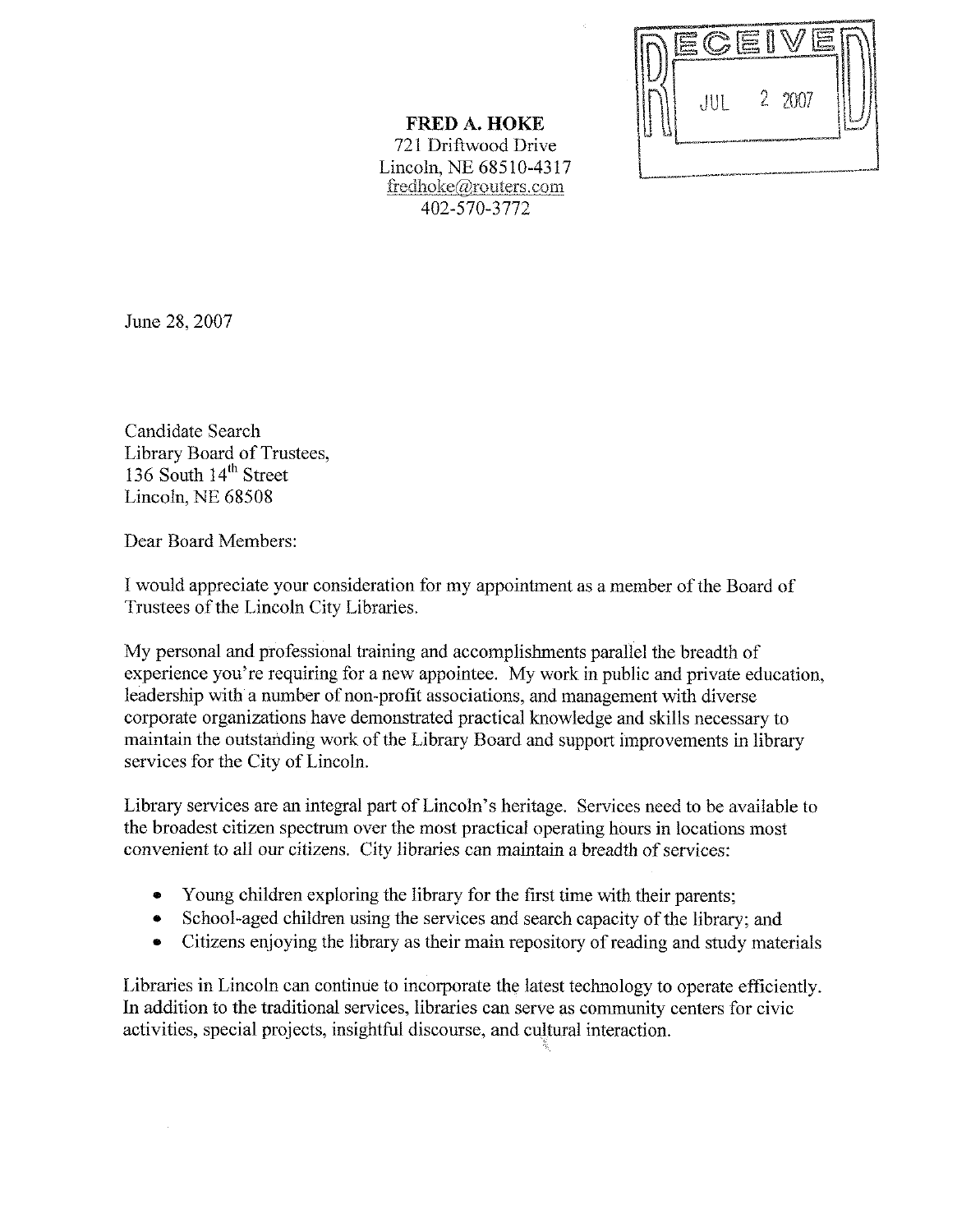**Lincoln City Libraries** Page 2

I enjoy and have been successful identifying ways to make non-profit and corporate services more practical, worthy and efficient. I have significant fundraising experience and success and have demonstrated that talent most recently with my elementary school leadership. I was able to turn a potential school closing into a financial success through the involvement of individual, life-long donors. My skills and diverse experiences could be beneficial to the Library Board of Trustees.

Sincerely, Wore -A

Fred A. Hoke

Enclosures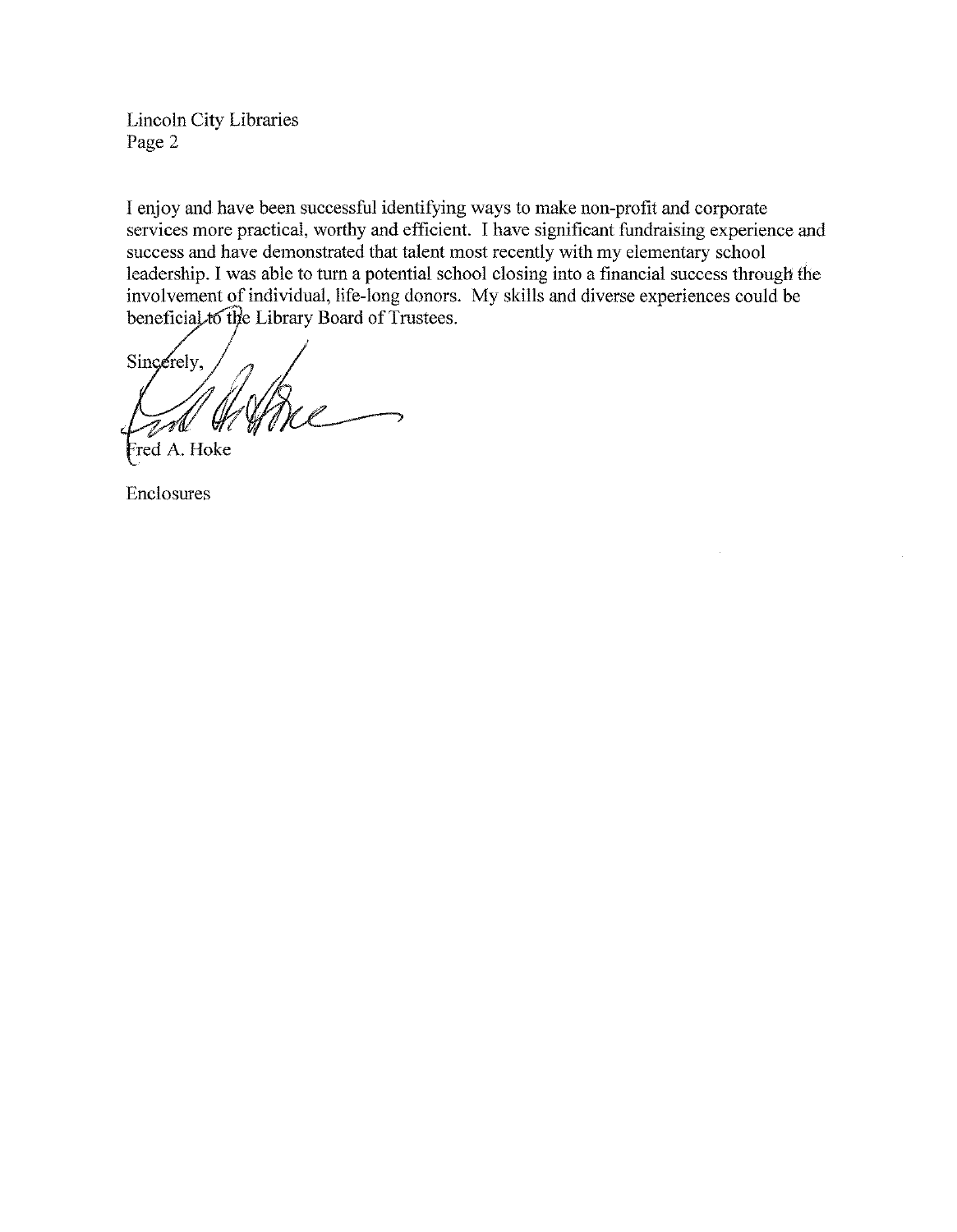## **FRED A. HOKE**

Hoke currently serves the Home Builders Association of Lincoln as the half-time Government Affairs Director. He also works with Midwestern banks as the Senior Account Manager with Network Partners, Inc. in Lincoln and Information Technology Audit Services, LLC, in Omaha. He's a licensed Apprentice electrician.

He most recently served as Head of Japhet School, a Madison Heights, Michigan independent, co-educational Character Education day school for students from preschool through eighth grade.

He's a professional educator and a leader and innovator with corporations, nonprofits and public schools. He's served in administrative capacities including supervisor, director and administrative assistant of public schools.

Hoke served as the Lincoln, NE Manager of Business Development with Modis Consulting, one of the largest information technology companies in the US. Previously, he was the Branch Manager with Manpower International in Omaha, NE.

Hoke provided change management and outplacement services with Drake Beam Morin, Inc. as the Managing Consultant in its Omaha, NE office.

He served as Executive Director of the Nebraska Council of School Administrators and Executive Director of the West Virginia School Boards Association where he created the nation's first school board member certification program enacted into state law.

As Executive Director with a Lincoln, NE professional growth, development and recruitment company, Hoke taught structured interviewing and predictive and developmental profiling to administrators and executives.

Hoke worked with governors from each political party both as a lobby ist at the state and national levels and as a director for the evaluation and recommendation of improvements in vocational education. He designed and conducted workshops. conferences and seminars at the state and national levels.

With a B.S. Degree from West Liberty State College and a Masters Degree from West Virginia University in Educational Administration, he's written 15 articles in national professional journals and co-authored a 1996 book, Outstanding School Administrators, Their Keys to Success.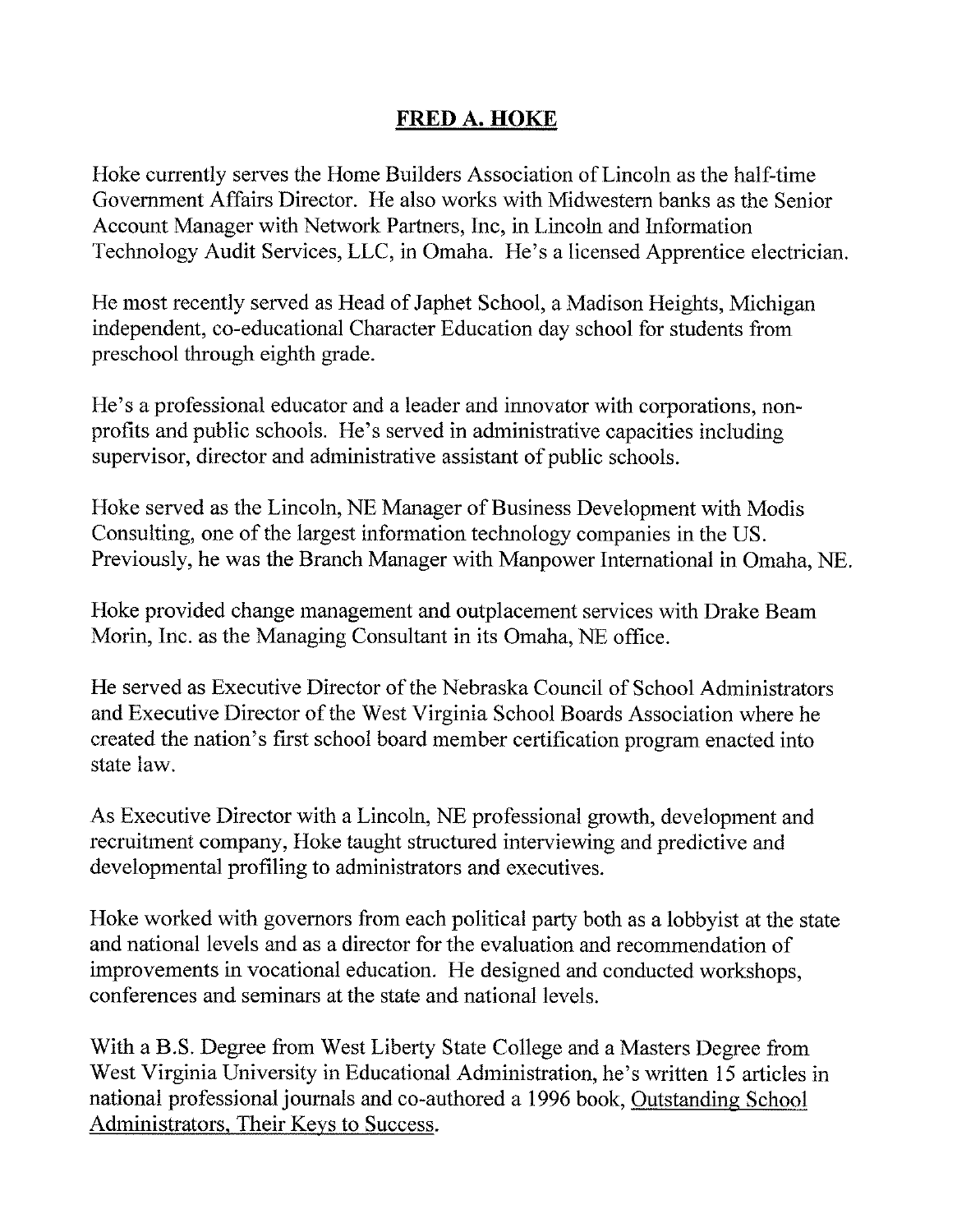### **FRED A. HOKE**

721 Driftwood Drive Lincoln, NE 68510-4317 402-489-2721 fredhoke@routers.com

### **SUMMARY**

A persistent, results-oriented professional with proven track record of progressive accomplishments as a leader, innovator and builder with corporations, non-profits and public schools. Special skills in executive recruiting, coaching, and management systems.

### PROFESSIONAL ACCOMPLISHMENTS

 $2006 -$ Present **HOME BUILDERS ASSOCIATION OF LINCOLN, Lincoln, NE** A professional association of over 500 commercial and residential developers and builders and affiliate members.

### **Government Affairs Director**

First Director hired to implement strategic plan for moving the Association into a position of political leadership.

### NETWORK PARTNERS, INC. & INFORMATION TECHNOLOGY AUDIT **SERVICES, LLC.** 2005 - Present

Two companies dealing with IT security and IT risk assessment audits for banks in the Midwest with yearly sales of over \$400K.

### **Senior Account Manager**

Managing retainer business for banks in six states and selling services to over 300 potential banking accounts in the Midwest.

### **JAPHET SCHOOL, Madison Heights, MI**

## A national award-winning preschool – eighth grade Character Education school with a 32-year history of superior student achievement and leadership

### **Head of School**

Hired to increase non-tuition revenues, increase enrollments and improve teacher performance.

- $\bullet$ Closed inefficient daycare program, reduced non-essential staff, increased enrollments and organized programs to increase donor base and revenues received
- Established major fundraising program that raised \$176K in less than one hour
- Implemented and expanded system to generate over \$600K in yearly pledges and  $\bullet$ \$6.7M in endowment funds

### $2002 - 2005$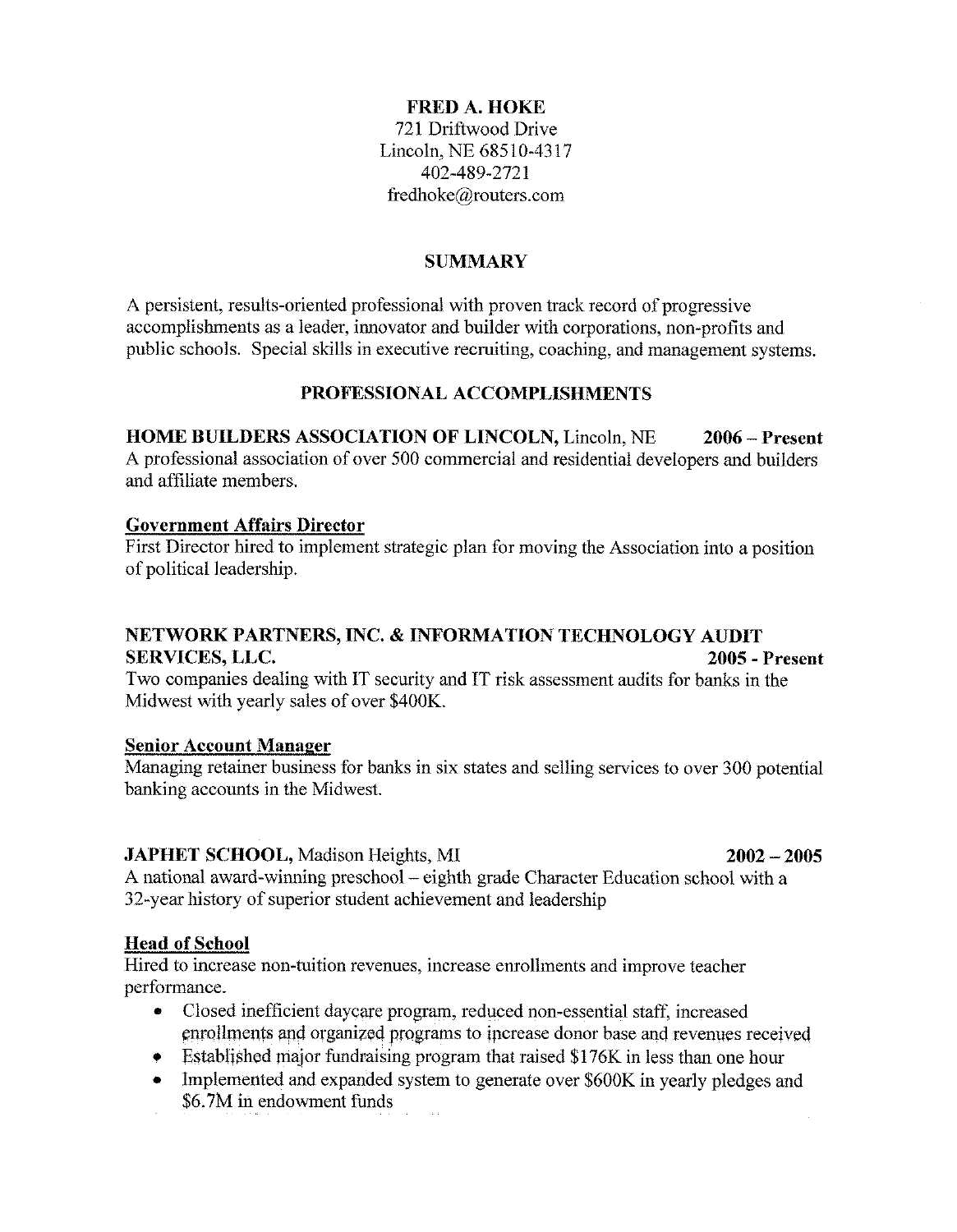| <b>MANPOWER INTERNATIONAL, INC., Omaha, NE</b><br>World's largest technical contractor with over \$12B in sales                                                                                                                                                       | 1997 – 1998 |
|-----------------------------------------------------------------------------------------------------------------------------------------------------------------------------------------------------------------------------------------------------------------------|-------------|
| <b>Branch Manager</b><br>Recruited to create and to open first Manpower Technical/Professional office in Omaha<br>• Hired national and international recruiters to place technical contractors and<br>professionals in four states. Client billings of \$50K per week |             |
| <b>DRAKE BEAM MORIN, INC., Omaha, NE</b>                                                                                                                                                                                                                              | 1993 - 1997 |

World's largest change management and outplacement firm

### **Managing Consultant, Omaha, NE**

• Promoted to direct sales and delivery for over 20 major corporations and 200 executive clients. Exceeded revenue goal by \$107K

### Certified Associate, Lincoln, NE

Achieved 94% placement for 354 front-line, managers, technical professionals and executives for Centel/Sprint telephone merger

### NE COUNCIL OF SCHOOL ADMINISTRATORS, Lincoln, NE 1986 - 1992

Professional association of five education administration affiliates

### **Executive Director**

- Founded nation's first Academy Certification Program. Invigorated association, revitalized programs, increased member participation to 68% and expanded net revenues \$130K per year and reserves from \$135K to \$600K.
- Established Liquid Asset Trust Fund. Achieved nation's second most  $\bullet$ productive fund with assets of \$104M in four years with \$250M potential.

### **VENTURES FOR EXCELLENCE, Lincoln, NE**

Professional growth, development, and recruitment company

## **Executive Director**

Redesigned national professional growth workshops for school administrators and corporate executives. Taught over 350 administrators structured interviewing and

**MODIS CONSULTING, Omaha, NE** 

A branch of the largest US Information Technology company with sales exceeding \$2B

## **Branch Manager/Business Development**

Recruited to create new business and to manage all Lincoln-area technical consultants. Increased business 24% with yearly billings in excess of \$2.5M

 $1985 - 1986$ 

 $1993 - 1995$ 

 $1995 - 1997$ 

 $1998 - 2002$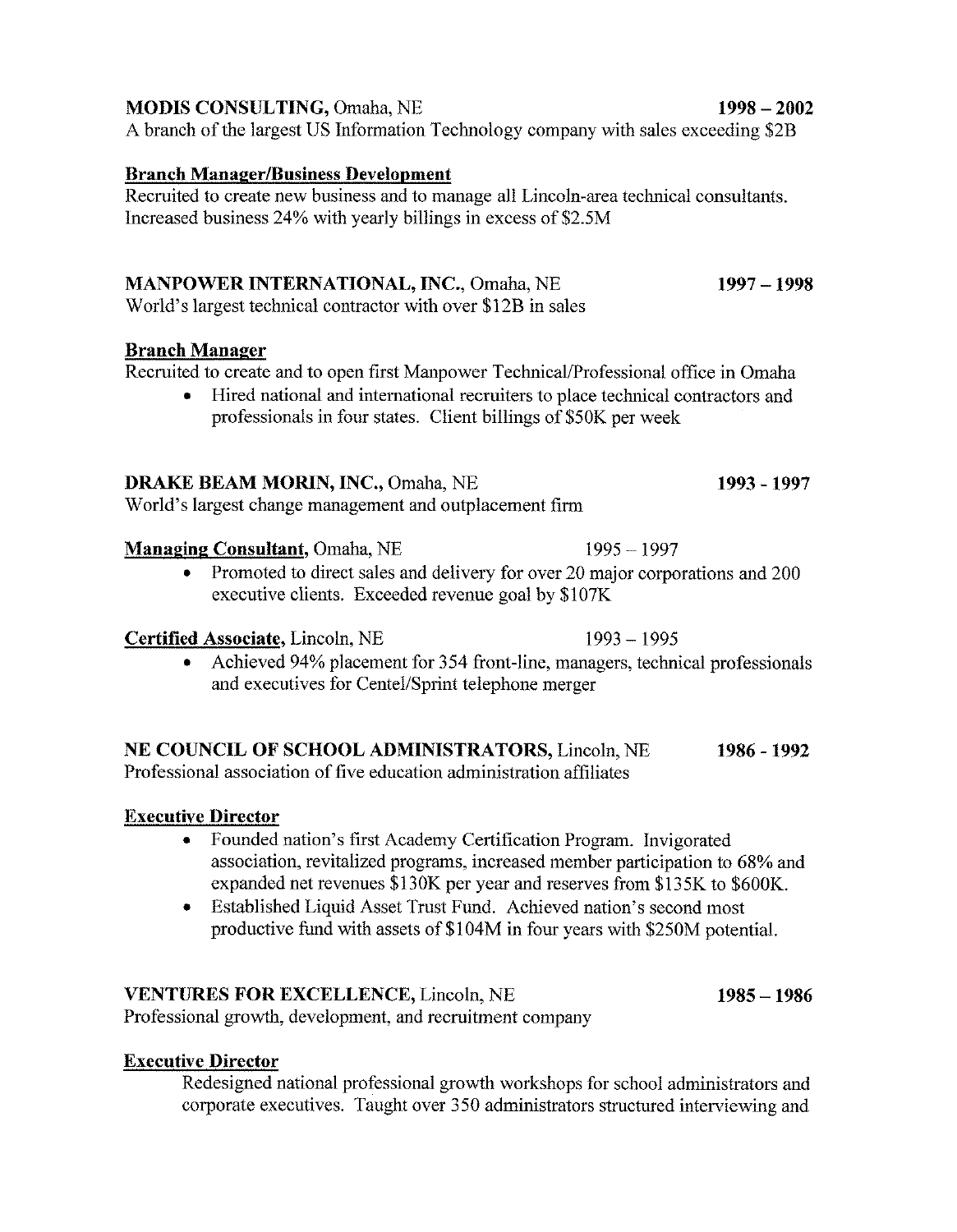predictive and developmental profiling for new hires to initiate systematic professional development programs

WV SCHOOL BOARDS ASSOCIATION, Charleston, WV  $1981 - 1985$ **Executive Director** for professional association. Attracted 100% of all school board members from 55 county public school districts. Created first school board member certification program now addressed by State law. Registered lobbyist with WV Legislature.

WV STATE ADVISORY COUNCIL – VOCATIONAL EDUCATION 1972 – 1981 **Executive Director** for Charleston-based advisory board appointed by two governors to evaluate vocational education at high school and community college levels. Registered lobbyist with U.S. Congress.

| <b>OHIO COUNTY BOARD OF EDUCATION, Wheeling, WV</b>    | $1963 - 1972$ |
|--------------------------------------------------------|---------------|
| A K-12 public school district with over 6,000 students |               |

**Administrative Assistant to the Superintendent Director of Community Education Supervisor of Community Relations Director of Public Information Supervisor of Transportation and Maintenance Adjunct Faculty, Ohio University High School Teacher** 

### **EDUCATION**

WEST VIRGINIA UNIVERSITY, MA, Educational Administration West Liberty State College, WV, BA, English, Speech, Radio & TV Glassboro State College, NJ, and Ball State University, IN

## **PUBLICATIONS**

Fifteen articles published in national professional journals Outstanding School Administrators: Their Keys to Success Praeger, Westport, CT, 1996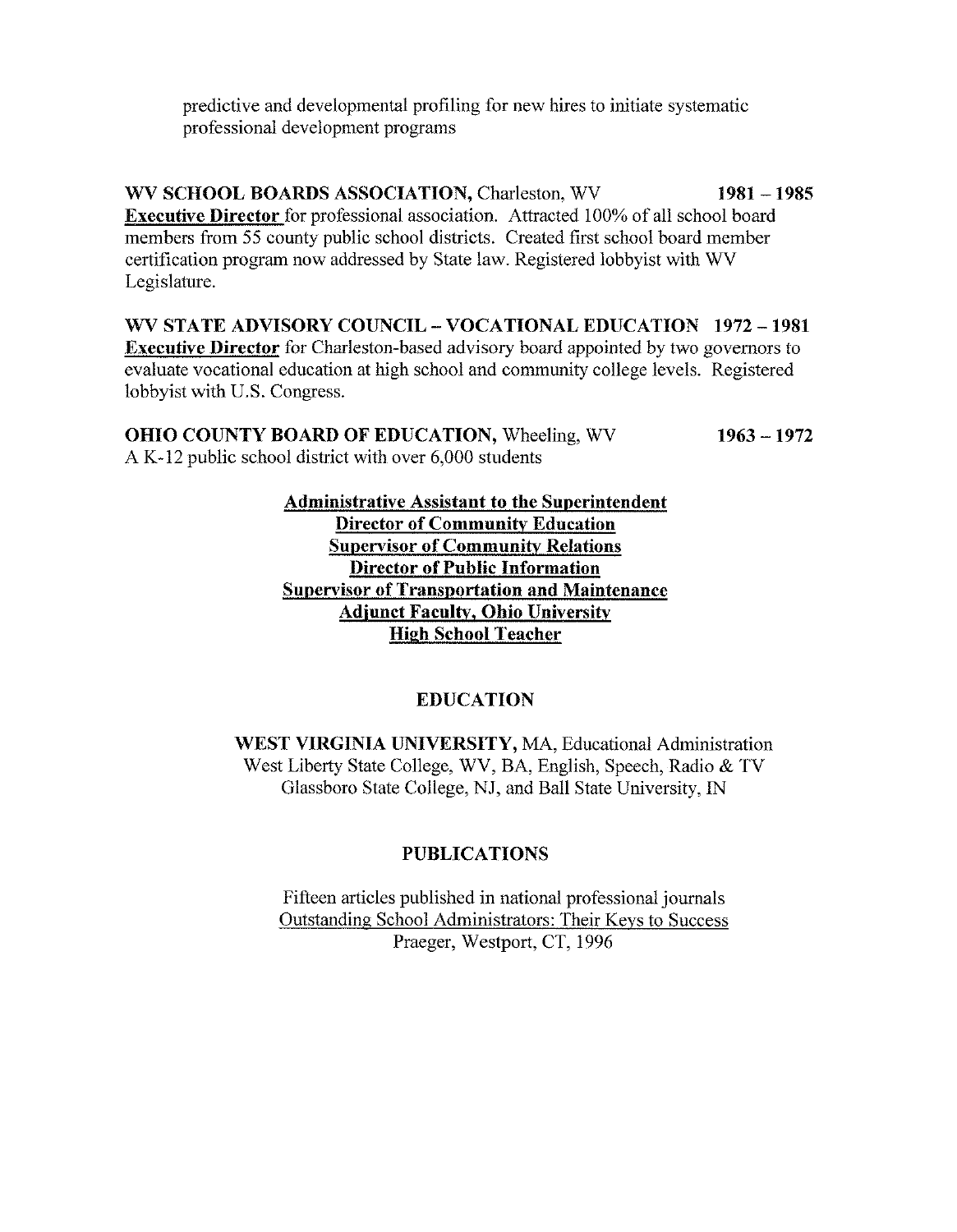$2007$  $\frac{1}{2}$ 6.

David W. Hamilton **5950 Bartholomew Circle** Lincoln. Ne 68512 402-421-2058 home 402-432-1178 cell DaveHamilton@alltel.net

Candidate Search. **Library Board of Trustees** 136 S  $14^{\text{th}}$  Street Lincoln, NE 68508

Ms. Carol Connor and the Library Candidate Search Committee

I received your letter and yes I would like to apply for the vacant term on the Lincoln City Libraries Board of Trustees.

My philosophy and goals in providing library service to Lincoln would be to promote life long reading and thirst for knowledge. This is especially needed in youth, who simply don't read at the level of their parents and grandparents. Lincoln should maintain a strong central reference library in the downtown area. I believe the 4 stronger quadrant libraries need to be maintained at current levels but am torn about the thought of loosing the two small neighborhood libraries. I realize that the city budget won't provide as much as in the past. In order to keep the flow of current media and to match Library growth with the growth of the community we will need to do a better job working with private individuals and groups to fund libraries activities.

Thank you for the consideration. I will make myself available at anytime for an interview and the further steps in the application process. My resume is attached.

Thank you

Dave Hamilton  $(402)$  421-2058 home (402) 432-1178 days DaveHamilton@alltel.net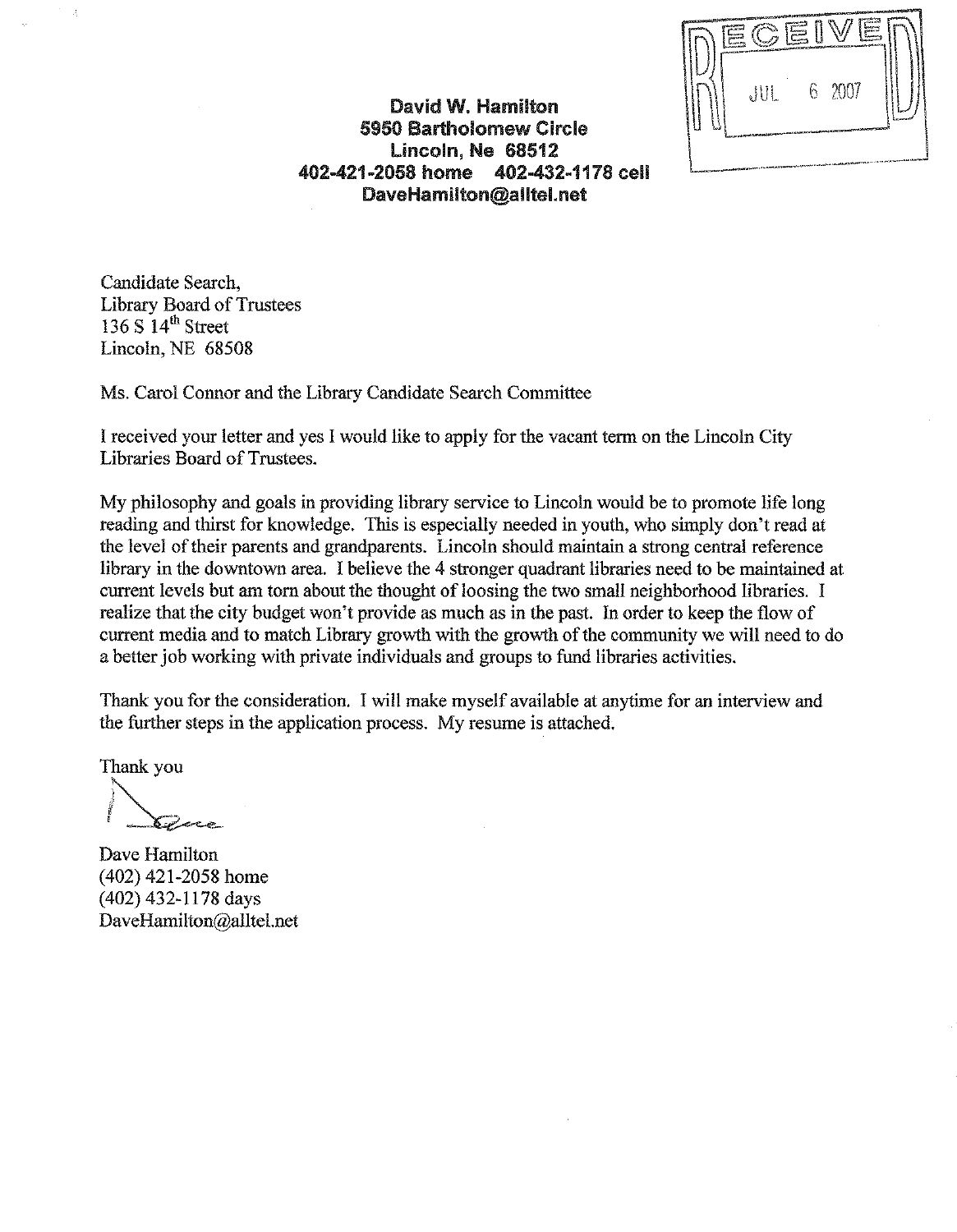### David W. Hamilton 5950 Bartholomew Circle Lincoln, Nebraska 68512 402-421-2058 home 402-432-1178 cell DaveHamilton@alltel.net

### **Employment**

Hamilton College of Lincoln - Adjunct Faculty, 1996-1998, 2003-present, I teach business classes including Management, Economics and Quantitative Methods. I also teach general education class such as career prep, college math. database concepts, and classes in Microsoft office products.

**EH Engineering LTD - Software Engineer, 2001-2003, Robotic Bio-Hazard** Laboratory developed for University of Nebraska Medical Center and the Department of Homeland Security

Professional Business Services - Manager Software Development, 1998-2002, Including developing their current PC based Medical Office Insurance software, Managed both software and hardware support personnel.

S.O.A.P. Notes, Inc – President, 1988-1996, medical software company provided Medical Office software and support to 1500 clinics throughout the US Infonet – Owner, 1987-1991, retail computer stores, Lincoln and Omaha Pathology Medical Service, PC, - Physician's Assistant, Pathology 1976-1988

### **Education**

M.B.A., University of Nebraska, 1984 Bachelor of Arts and Sciences, University of Nebraska Math, 1976

### **Profession Affiliations**

**IEEE Computer Society** 

Microsoft MVP, NT Technical Advisor, MSCD VC++ Exam Contributing author Holder of U.S. Patent 5,296,688 Software for Recording Patient Notes P.A. Pathology Fellow, American Association of Pathologist's Assistants

### Publications

Author Programming Windows NT 4.0 Unleashed - Sams Publishing Author SOL Server 6.5 Programming - Sams Publishing  $C/C++$  Journal book reviewer Contributing author SOL Server 6.5 Unleashed - Sams Publishing Visual C++ Advisory Board - Author Contributing author, Keith Buggs Visual C++ Construction Set Contributor C Programmers Journal, Share Magazine, misc. computer columns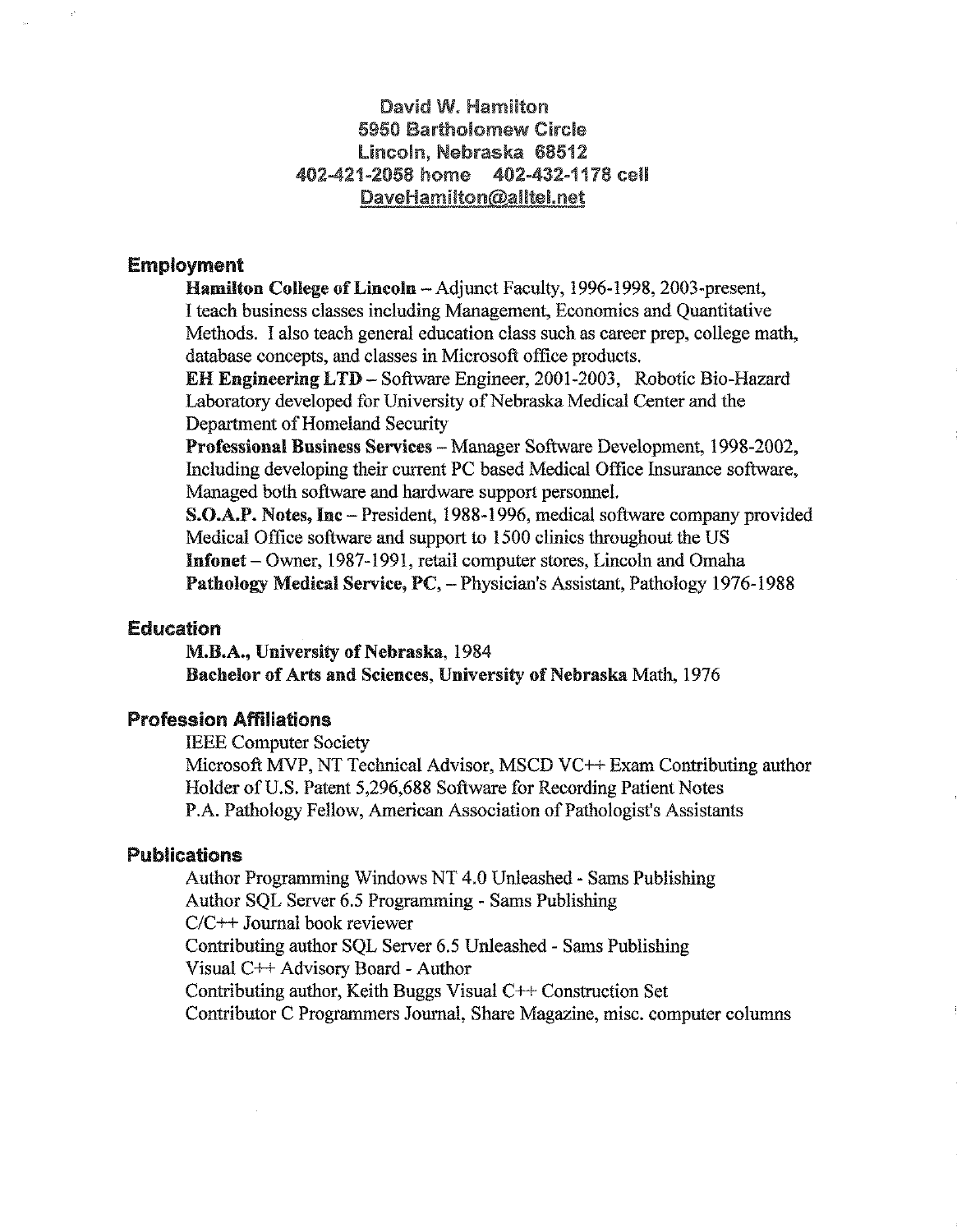Steven J. Moeller **7300 S 30th Street** Lincoln, NE 68516 Work: 402-471-0276 Home: 402-420-5144



June 25, 2007

**Candidate Search Library Board of Trustees** 136 S 14th Street Lincoln, NE 68508

**Dear Trustees:** 

Please find enclosed my resume for your consideration in filling the vacancy on the Lincoln City Library Board of Trustees.

I really don't have any preset goal or philosophy concerning the library system. Over the last four years I have used the system extensively to provide reading material for my sons. All I can say is that I will work hard to ensure access for all citizens and I will work hard to keep it the best system in Nebraska.

Thank you for your consideration.

Sincerely,

Moeller

Steven J. Moeller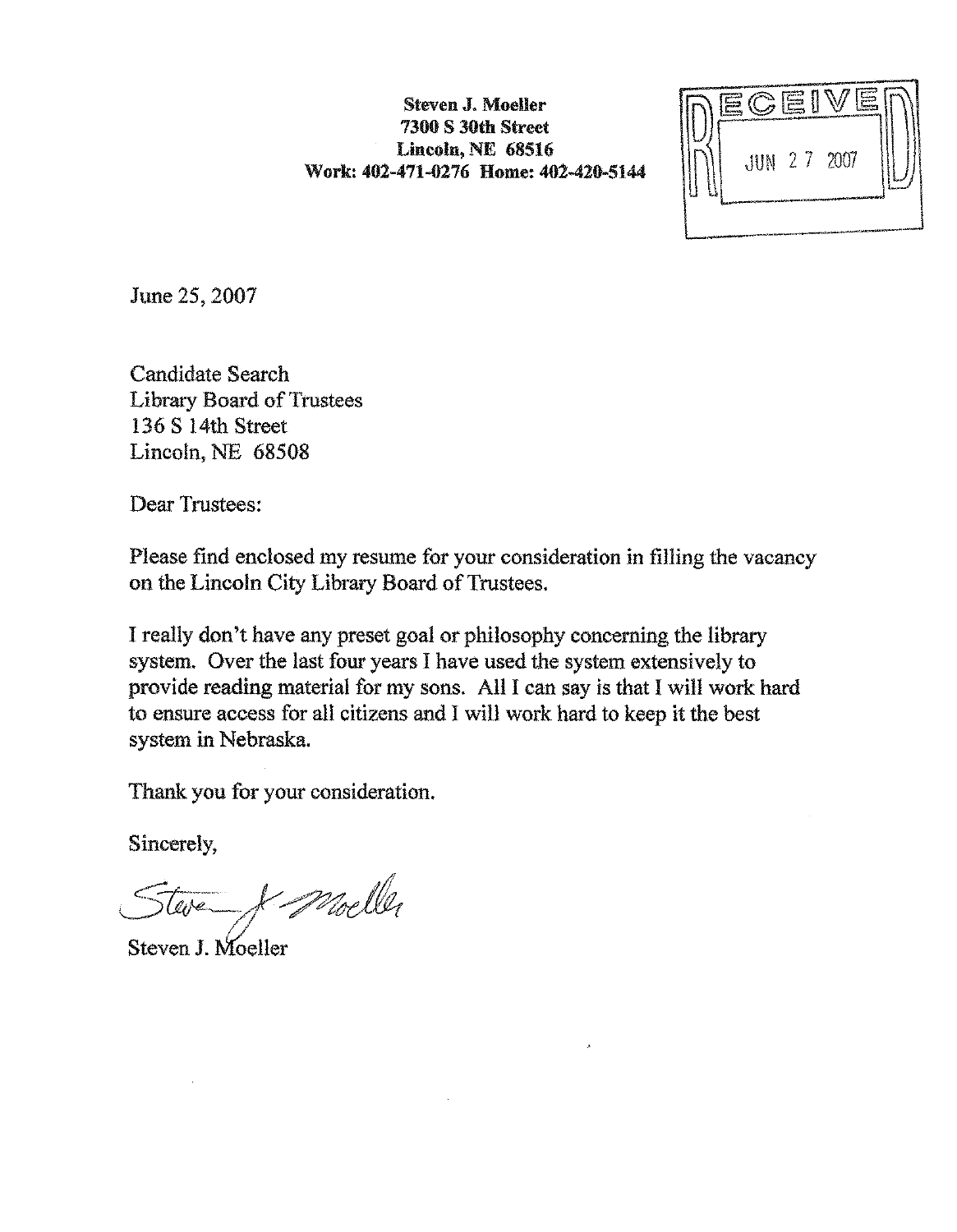# **Steven James Moeller**

7300 South 30th Street

 $\epsilon = \epsilon_{\rm max}$ 

 $\ddot{\phantom{a}}$ 

 $\frac{R}{\mu}$ 

Lincoln, Nebraska 68516

 $(402)$  420-5144

 $\mathcal{L}^{\pm}$ 

| EMPLOYMENT<br><b>HISTORY:</b>     | Staff Attorney, Legal Division, Nebraska Department of Environmental Quality, 1998 to present<br>Research Analyst, Nebraska Governor's Policy Research Office, 1992 to 1998<br>Assistant Agency Counsel, Nebraska Department of Health, 1991 to 1992<br>Assistant Nebraska Attorney General, 1986 to 1991<br>Special Assistant United States Attorney, 1988 to 1991<br>Deputy Hall County Attorney, Grand Island, Nebraska 1983 to 1986<br>Deputy Cheyenne County Attorney, Sidney, Nebraska 1979 to 1983 |
|-----------------------------------|-----------------------------------------------------------------------------------------------------------------------------------------------------------------------------------------------------------------------------------------------------------------------------------------------------------------------------------------------------------------------------------------------------------------------------------------------------------------------------------------------------------|
| EXPERIENCE:                       | Nebraska Department of Environmental Quality<br>Litigation, litigation preparation, research and advice given on livestock waste issues, water<br>quality issues, hazardous waste issues and solid waste issues. Appointed many times a Special<br>Assistant Attorney General by the Nebraska Attorney General to handle litigation.                                                                                                                                                                      |
|                                   | Nebraska Governor's Policy Research Office<br>Researched and advised the Governor on nuclear waste issues, environmental issues, energy<br>issues, and agricultural issues. Also as part of my duties, drafted legislation, assisted in formation<br>of policy in these areas, and represented the State in legislative hearings, regional meetings,<br>forums and seminars.                                                                                                                              |
|                                   | Nebraska Department of Health<br>Researched, advised and represented the Department in administrative hearings concerning<br>acquisition of land or equipment for medical purposes, personnel issues, vital statistics,<br>emergency medical services and other health department programs. Wrote and reviewed<br>contracts, interpreted regulations and drafted legislation for various Health Department<br>programs.                                                                                   |
|                                   | Nebraska Attorney General's Office<br>Litigated various civil and criminal environmental cases. Litigated inmate civil rights suits (both<br>jury and bench trials) brought under 42 U.S.C. Sec. 1983, habeas corpus actions and handled<br>appeals of these cases to the U.S. Court of Appeals for the Eighth Circuit and state court system<br>Represented the State of Nebraska in criminal appeals before the Nebraska Supreme Court.                                                                 |
|                                   | Special Asst, U.S. Attorney<br>Took part in tax fraud investigations.                                                                                                                                                                                                                                                                                                                                                                                                                                     |
|                                   | <b>Deputy County Attorney</b><br>Conducted jury and other criminal trials, both misdemeanor and felony. Also had<br>experience in civil trials, child support cases and juvenile actions.                                                                                                                                                                                                                                                                                                                 |
| <b>EDUCATION:</b>                 | University of Nebraska; J.D. Degree 1979<br>University of Nebraska; B.A. Degree in Anthropology 1976<br>Lincoln Southeast High, Lincoln, Nebraska 1972                                                                                                                                                                                                                                                                                                                                                    |
| <b>COURTS</b><br><b>ADMITTED:</b> | United States Supreme Court, 1989<br>U.S. Court of Appeals for the Ninth Circuit, 1989<br>U.S. Court of Appeals for the Eighth Circuit, 1986<br>Federal District Court for Nebraska, 1979<br>Nebraska Supreme Court, 1979                                                                                                                                                                                                                                                                                 |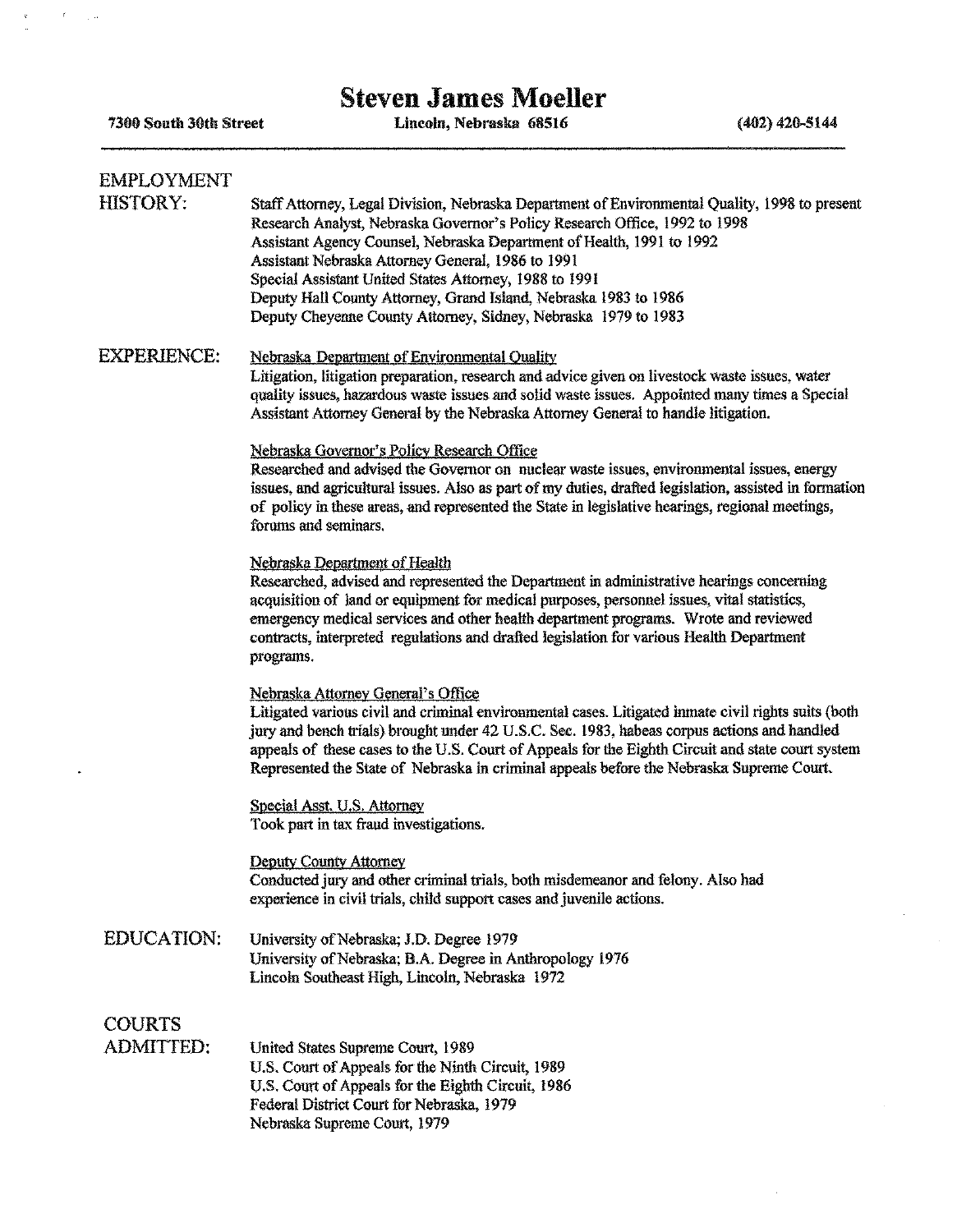# REFERENCES: Available upon request.

 $\mathcal{L}_{\mathcal{A}}$ 

 $\hat{\theta}$ 

 $\tilde{\mathcal{A}}$  ,  $\tilde{\mathcal{A}}$ 

 $\sim 10$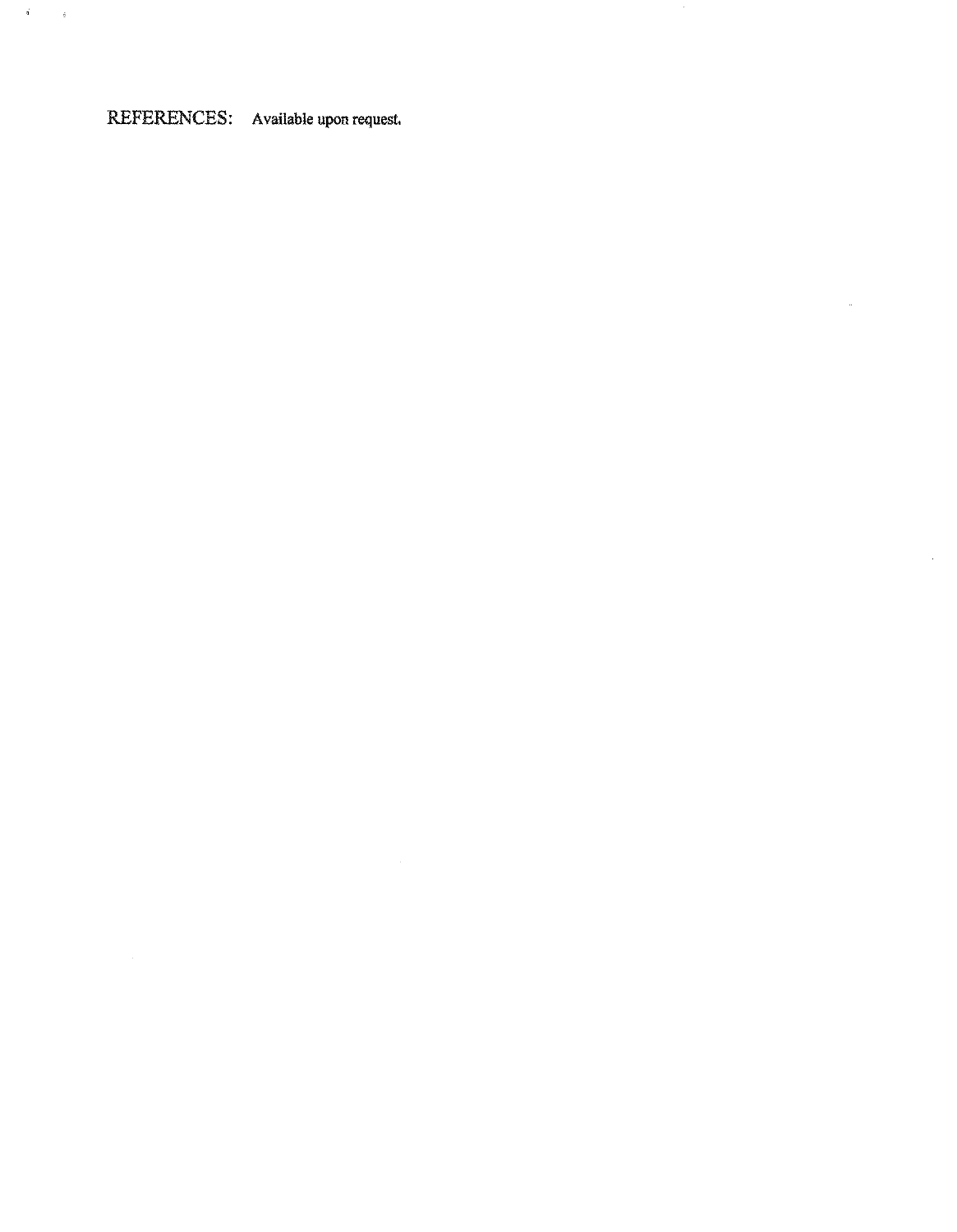June 29, 2007

**JUN 27 2007** 

**Candidate Search Library Board of Trustees** 136 So.  $14<sup>th</sup>$  Street Lincoln, NE 68508

Hello Candidate Search Members:

I am interested in becoming a member of the Library Board of Trustees mentioned in the June 15th letter, which I received. I have been a resident of the City of Lincoln for over 25 years and can meet the qualifications as stated in your letter. I have reviewed the Board Policies listed on the Lincoln Libraries' website, read most of the previous meetings' minutes, am aware of the Tuesday meeting time and day, and feel comfortable with the expected role Attached on separate pages are my brief I should perform. biographical resume, philosophy, and goals.

I hope you find me a worthwhile candidate. If there are any questions, please feel free to contact me.

Phone (Home): 483-7898 Phone (Office): 472-6732 E-mail: MJS4835665@aol.com

I am sincerely,

Marc J. Schniederjans 5901 S.  $72<sup>nd</sup>$  Street Lincoln, NE 68516 Lincoln City Library Card #2 3045 00473 6953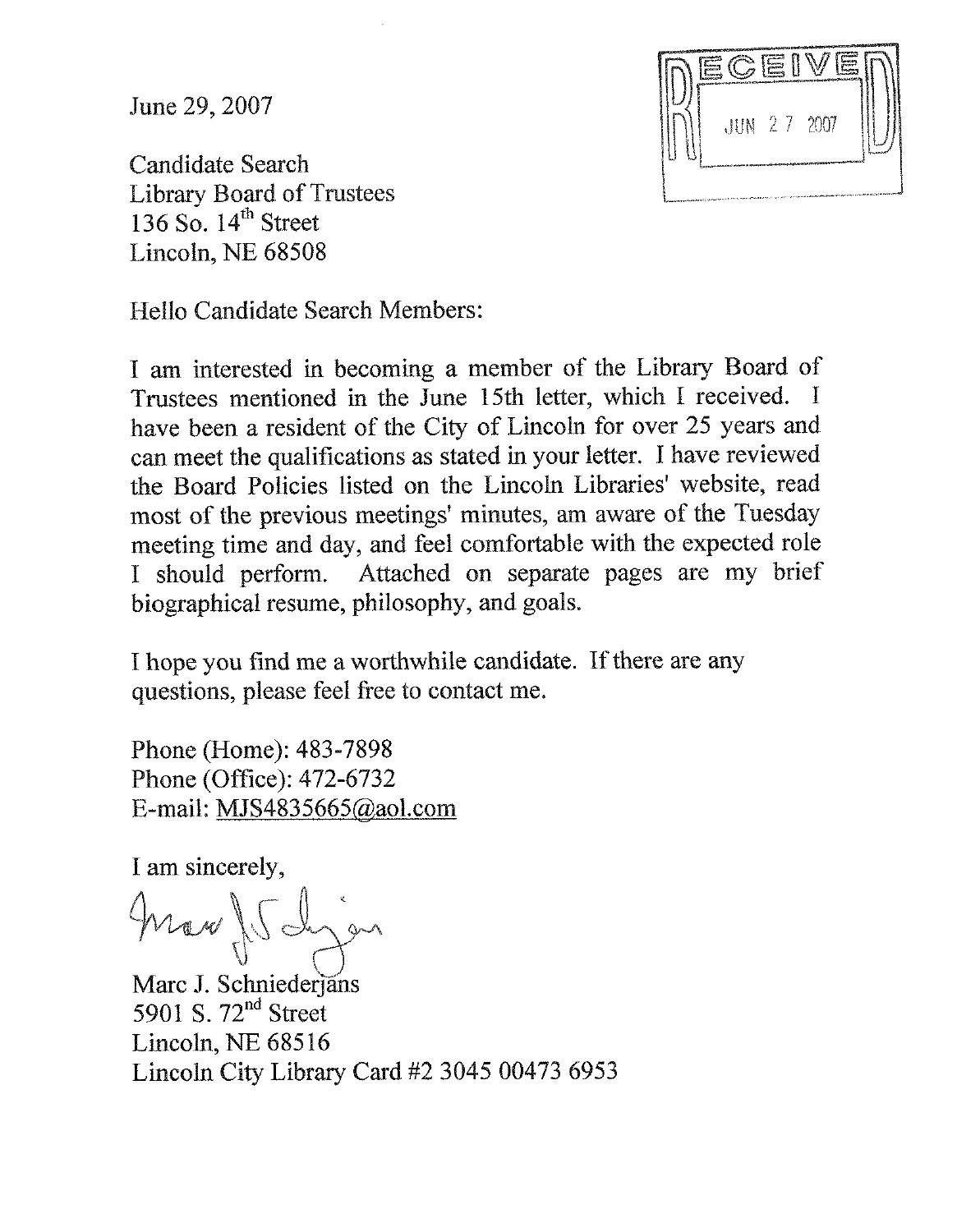## Brief Biographical Resume of Marc J. Schniederians



General Work Experience: Marc J. Schniederians is the C. Wheaton Battey Distinguished Professor of Business and teaches classes in management information systems, operations management, and decision sciences in the College of Business Administration at the University of Nebraska-Lincoln. He also teaches in the College's partnership MBA programs at Offutt Air Force Base, J. D. Edwards Honors Program and the Gallup Leadership Dr. Schniederjans has won numerous Program. teaching awards and has authored or co-authored 16 books and more than 100 journal articles in the field of management. Professor Schniederians has served on the editorial review or advisory boards of more than 30 journals and is currently an Area Editor for the Operations Management Research journal. He

has served as a consultant and trainer to a wide variety of national and international business and government agencies, including some in Nebraska, such as Lincoln Electric System, National Crane Corporation, Lincoln Department of Transportation, American Tool Company, American National Bank, and the North American Youth Ministry **Distribution Center.** 

Applicable Work Experience to Board Position: As an educator in the area of operations management, he is a nationally recognized expert in service management, staffing, and facilities management. His research includes such topics as quality service management and journal selection and cancellation in libraries. He has pioneered Web education in the College of Business at the University of Nebraska and has served as a consultant to the City of Lincoln on service quality and conducted quality service surveys for StarTran.

Community Service Work: His elected board service to the Lincoln community includes six years on the Edenton South Homeowners' Association Board of Directors as member, Vice President and President. He was also elected and served for four years on the Board of Directors of the University of Nebraska Federal Credit Union as a member. Vice-Chair and Chairman of the Board.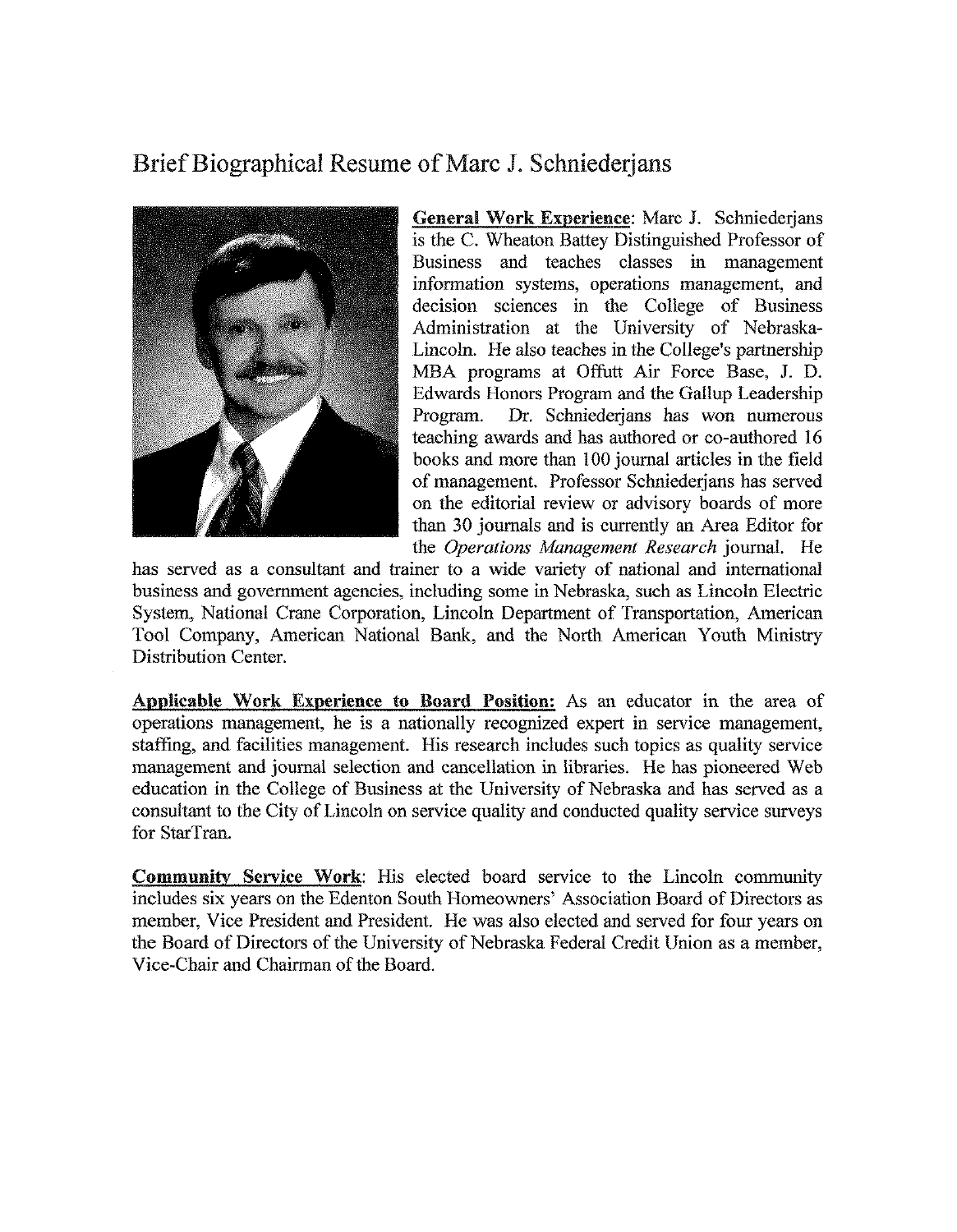### Marc J. Schniederjans: **Philosophy and Goals for Providing Public Library Service**

In the spirit of Andrew Carnegie, my philosophy of providing library service is simply that knowledge must be shared, efficiently and effectively, to all who are interested in learning. Being a professor, I do not expect everyone to love spending time in libraries like myself or to see libraries as forests of knowledge more alive with diverse wonders of the world than the real forests from which books originate. It is my philosophical belief that libraries offer a major pulse of life for any city, a pulse of life seeking to satisfy human needs for knowledge and self-actualization. Through in-house activities and outreach technology, libraries can stimulate growth, not just in the minds of citizens who use libraries, but in the broader, basic communicative and cultural fabric that makes a city a living entity.

My goal as a Board of Trustee member would be to evaluate, and where possible, support existing library management staff to achieve their objectives. Helping the City of Lincoln Libraries to acquire more funding for staff, facilities, and collections in order to offer greater, higher quality, and more efficient and effective services would be my primary goal as a Board of Trustee member.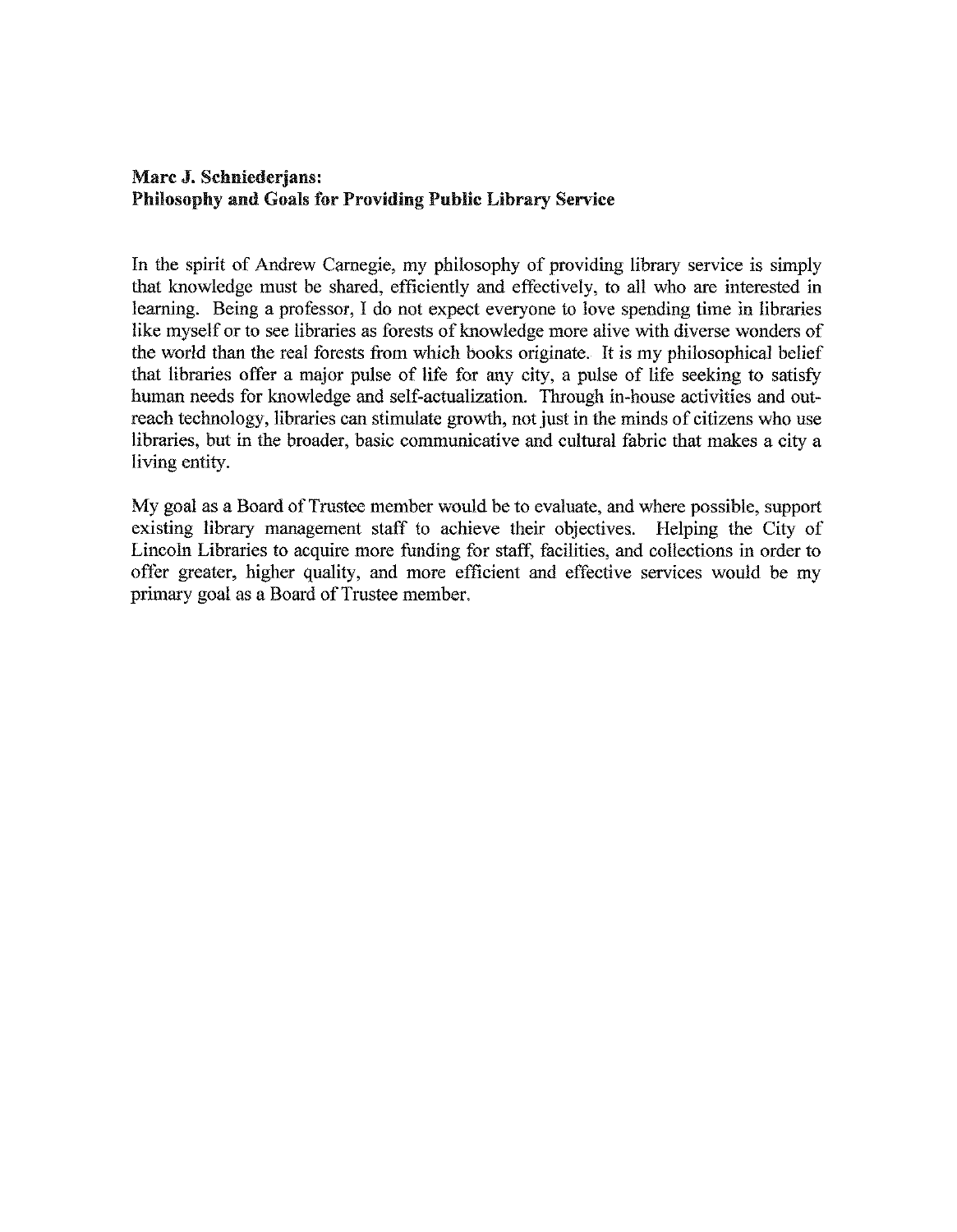### **LINCOLN CITY COUNCIL "NOON" MEETING MINUTES MONDAY, AUGUST 20, 2007**

**Members Present:** Dan Marvin, Chair; Robin Eschliman, Vice-Chair; Jon Camp; Jonathan Cook; Doug Emery; John Spatz; and Ken Svoboda.

**Others Present:** Dana Roper, City Attorney; Rick Hoppe, Administrative Aide to the Mayor: Denis Pearce, Mayoral Aide; Trish Owen, Mayoral Aide; Deena Winters, Lincoln Journal Star; Kyle Fisher, Lincoln Chamber of Commerce; Andre' Mick, LIBA, Steve Hubka, City Budget Officer; Lynn Johnson, Parks and Recreation Director; Don Herz, Finance Director; Mary Meyer, City/County Clerk; and other interested parties.

The Nebraska Open Meetings Act posted on rear wall of Conference Room 113. Chairman Marvin called the meeting to order at 11:34 a.m.

### **I. MINUTES**

- 1. Minutes from City Council Members' "Noon" Meeting of August 13, 2007.
- 2. Minutes from Directors' Meeting of August 13, 2007.

Marvin called for approval of above meeting minutes. Discussion on whether meeting minutes could be audio recorded and have on file for review with elimination of transcribing minutes. City Attorney Roper stated the minutes do need to be in typed form. Minutes as presented approved by acclamation.

### **II. COUNCIL REPORTS ON BOARDS, COMMITTEES, COMMISSIONS AND CONFERENCES**

### **A. Public Building Commission Meeting (Camp/Cook)**

Camp stated they approved the budget and had change orders for the Health Department. Cook added they discussed systems furniture for the Courthouse Plaza, a \$153,000 item. The PBC is in charge of systems furniture acquisition and management, which can moved between departments and buildings. All regular desks/chairs handled by the City and County. Discussion on savings and possible additional systems furniture. Did not have information of desks/chairs the County and/or City buys. Camp commented we buy at 27% of list price, meaning \$153,000 is about \$600,00 systems furniture being purchased for Courthouse Plaza. This building, 555 S.  $10<sup>th</sup>$ , would be approximately \$2 million, which would be \$8 million. His thought is to possibly abandon the idea of needing new furniture, as these are very large purchases.

Cook said there was nothing additional on the Juvenile Court status, but had discussion with judges who will be involved in the process. Under New Business Cook reported they elected officers, with Hudkins being chair and Wilson vice-chair, as they are now, having done a fine job.

### **B. DEC Board Meeting (Svoboda)**

Svoboda stated year to date the DEC is in excellent financial shape, with a 22% increase of energy used year to date, which was 4% above budget and 9% over last year. Heard the report on improvements being made to the system. Only one proposal bid received, which was considerably higher than expected. Therefore broke into five separate units, five different project pieces, including Courthouse Plaza and extending the cooling loop, and were able to obtain under budget. DEC did a white paper on the Haymarket Development which outlines what they can offer and would like it to be included in the report, the process, going forward with the 2015 Vision Group.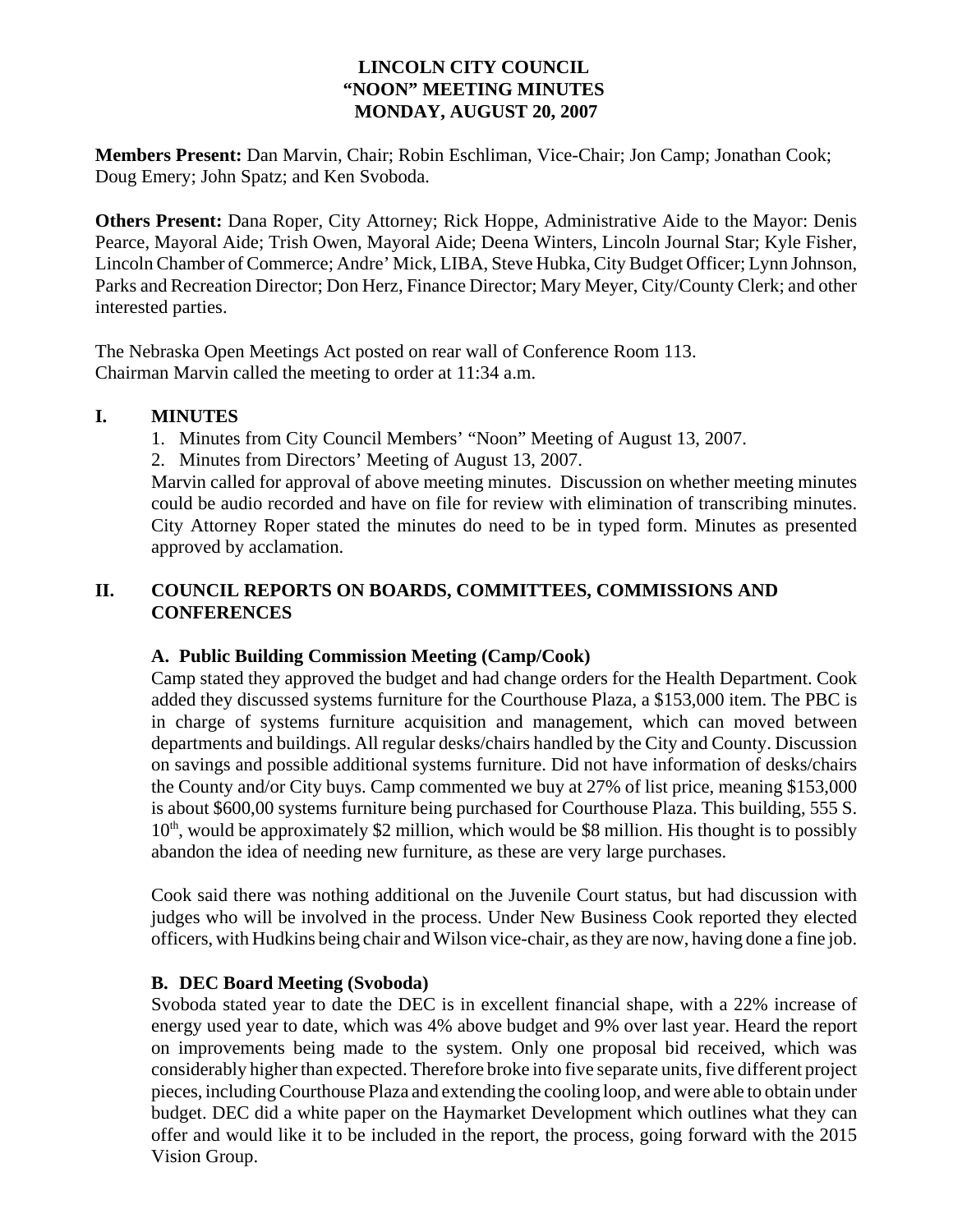Discussed the new jail project. DEC is working with the County Board as they would like to provide service to the jail. Would require an off site, new location, power plant, but DEC feels even with the expansion of a power plant in the West "O" area would still develop energy at a lower rate than any other system. A number of agencies would eventually like to move to West "O" along with the County jail, and having the cooling plant would give this option, and the possibility of picking up the National Guard building.

Camp asked if the current jail was expanded would this still be possible with DEC? Svoboda replied a stretch as DEC doesn't really have the cooling powers, at either station, close to this area and would not be able to increase the load capacity to maintain. Realize the current jail will be used for some purposes, and worried they may not have the capacity to do with the current cooling system. Camp asked how much modification is required? Svoboda would find out and report.

Camp asked with this type of savings why doesn't LES do this for everyone? Svoboda assumed because of the structure DEC is able to operate at a lower rate. Camp said he's trying to see the difference between LES and DEC, and why we can't do for all of Lincoln.

### **C. Board of Health Meeting (Svoboda)**

Svoboda stated fees were discussed to send to the City Council. Another item was the mobile health unit, purchased 11 years ago. With the vehicle's age are struggling with maintaining at a cost of approximately \$17,000 a year. Looking at selling the mobile health clinic. Talked to fund raisers, mainly BryanLGH and St. Elizabeth, who agree with the idea. The \$17,000 saved from maintenance and use would go into a bi-lingual program. Roughly the \$125,000 received from the sale of the mobile health clinic would be directed to Health Department functions, but not to personnel. So, would be a one time cost back to the Health Department .

### **III. APPOINTMENTS/REAPPOINTMENTS**

### **Planning Commission**

Pearce stated there were concerns the City Council hasn't had an opportunity to speak to individual candidates, one on one. Arranged with the County Board and if City Council members would like to participate in smaller interviews with candidates, could do so during the last week in August. An email was sent outlining options. If anyone wants to participate, coordinate the date, and then would ask to delay voting until September  $10<sup>th</sup>$ .

Camp said other applicants attend meetings and feel the Planning Commission is a very important entity and not having a public hearing seems counter to what we should do. With private meetings could ask sensitive questions but doesn't this defeat the whole public process? Pearce responded they have a City public hearing as well. Baird would be unable to attend because of a prior commitment, Moline and Francis will attend. Pearce thought some Council members wanted a chance to talk individually and trying to accommodate both ways. Svoboda said with Baird commitments does she have a date? Pearce replied recalling the resolution and that Baird's effective date was later, as she had commitments in August and September, we said we would accommodate her. If asking if we can delay the vote another week, would check with Baird to see if she would be able to attend, and hope the other two candidates, Francis and Moline, would be there for a meeting on the  $12<sup>th</sup>$ . Baird could be in attendance at the meeting two weeks later. If we delay another week will run into problems with the timetable.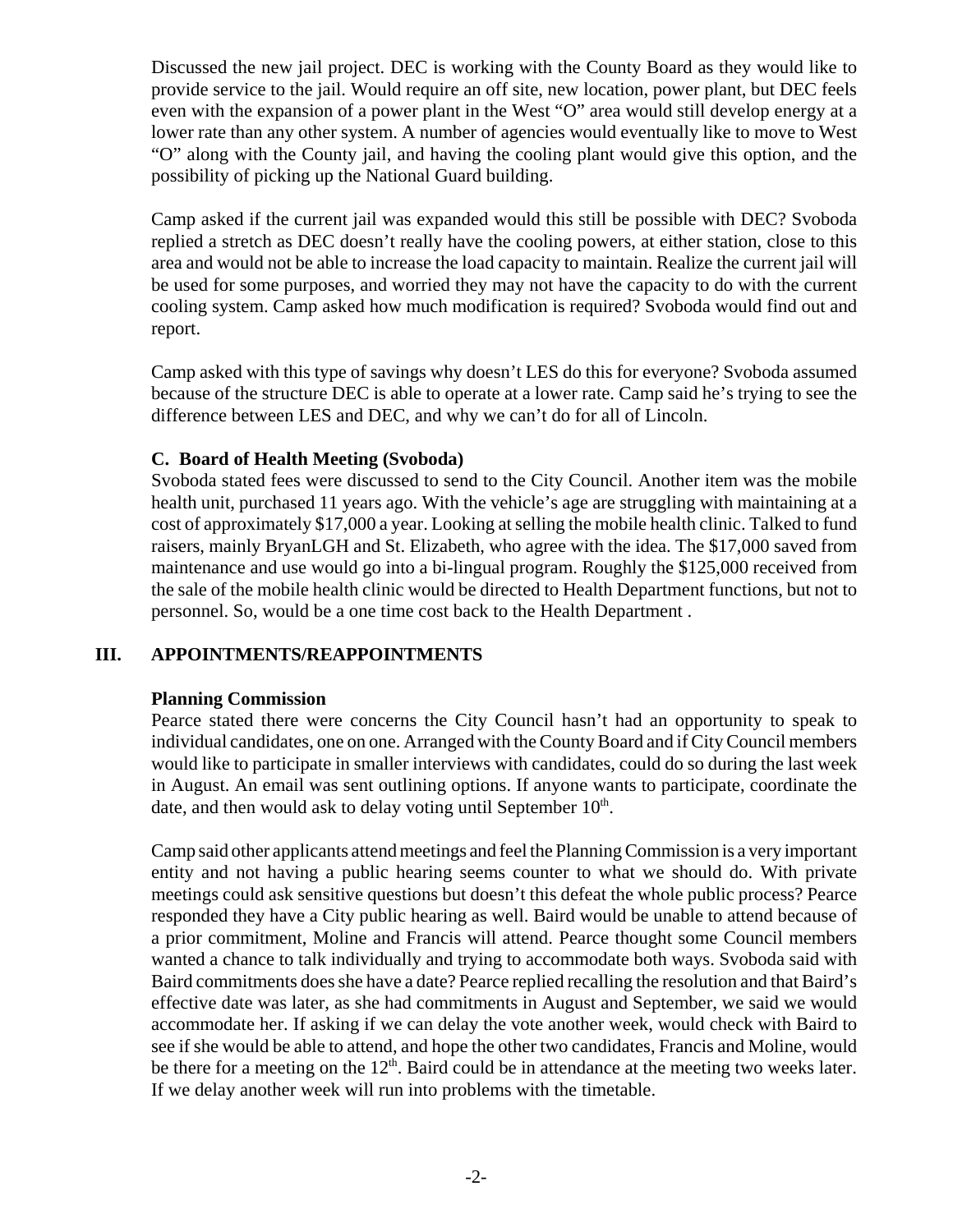Cook stated he understood the way the resolution was written for Baird it did not indicate a delay in her taking the position, only she would keep it slightly longer. Pearce stated Baird would not be there until the  $26<sup>th</sup>$ . The City is meeting on the  $10<sup>th</sup>$ , and they're meeting on the  $12<sup>th</sup>$ . Cook thought the appointment took effect when the Mayor signed with Pearce agreeing, but Baird's appointment would take effect the day before the meeting on the  $28<sup>th</sup>$ . If not in the resolution Pearce said she worded it wrong with the idea Baird would take over the day before the second meeting in September. Camp asked if terms shouldn't be the same? Cook answered the end of the term can be the same for all. Pearce said they're trying to keep all the terms the same, but with Baird having commitments said we would accommodate. With a six year term, you start on a date and six years later is when the term ends.

Svoboda said they are three individual appointments and asked if we couldn't schedule public hearing and they attend when possible? Camp said his concern was a few years ago had an individual who said they would attend all meetings, but never came to the public hearing, and resigned after a year because they were absent a lot. Have a problem changing everything, not having public hearing, and delaying terms. Hoppe replied no one is saying not having a public hearing, she can be there when needed.

Eschliman said if we have concerns probably should discuss on the dias. Marvin commented we rely on people to volunteer and before it was not the custom to have people come forward. The way the County Board is doing it is the right way to talk about philosophies on planning, deciding whether you want to vote for the person. Wouldn't hold it against someone for not coming to a public hearing. We can delay what is before us, gather questions, and work diligently to allow as many people as possible to come answer our questions when we vote.

Camp said the Planning Commission is an important body, and if other people come forward why not have Planning Commissioners come forward? We should give this body serious attention. Spatz said he agrees but reiterated there is a public hearing. Pearce said she would appreciate guidance on what Council wants. Hoppe asked if the Council wanted to hold over a public hearing, adding Francis and Moline could come next week. Marvin said if Baird is not going to attend on the  $10<sup>th</sup>$  even though making herself available to the County Board with all members of this Council having an opportunity to visit with her about Planning views, does it negate her for her ability to be voted in on the  $10<sup>th</sup>$ , if she doesn't show?

Emery commented the problem is we're changing the process, but didn't inform the candidates. Let's decide what the process is to be and start with the next group, so everyone knows the ground rules going in. Believe it is difficult to say we will hold Baird to this as it wasn't the process before. Camp said he doesn't mind waiting with having a public hearing when she's available. Svoboda added he puts great value in all our volunteers and this appointment is probably the most important appointment any of the Council will vote on. Not often is there a chance to appoint planning commissioners. Would like to work out a schedule so all candidates come before us in a public hearing, being important for the general public to see this process. Do not have a problem with different public hearings. Pearce asked if this would apply to all boards? Svoboda replied no, just this one, because it is substantial.

Hoppe said they would contact the candidates to see if there would be a joint time all could appear before this body and if not will see if we could do another way. Pearce added if there are others coming up under this consideration, to let her know. Hoppe thought possibly starting with this Board, and then the Board of Health, and LES.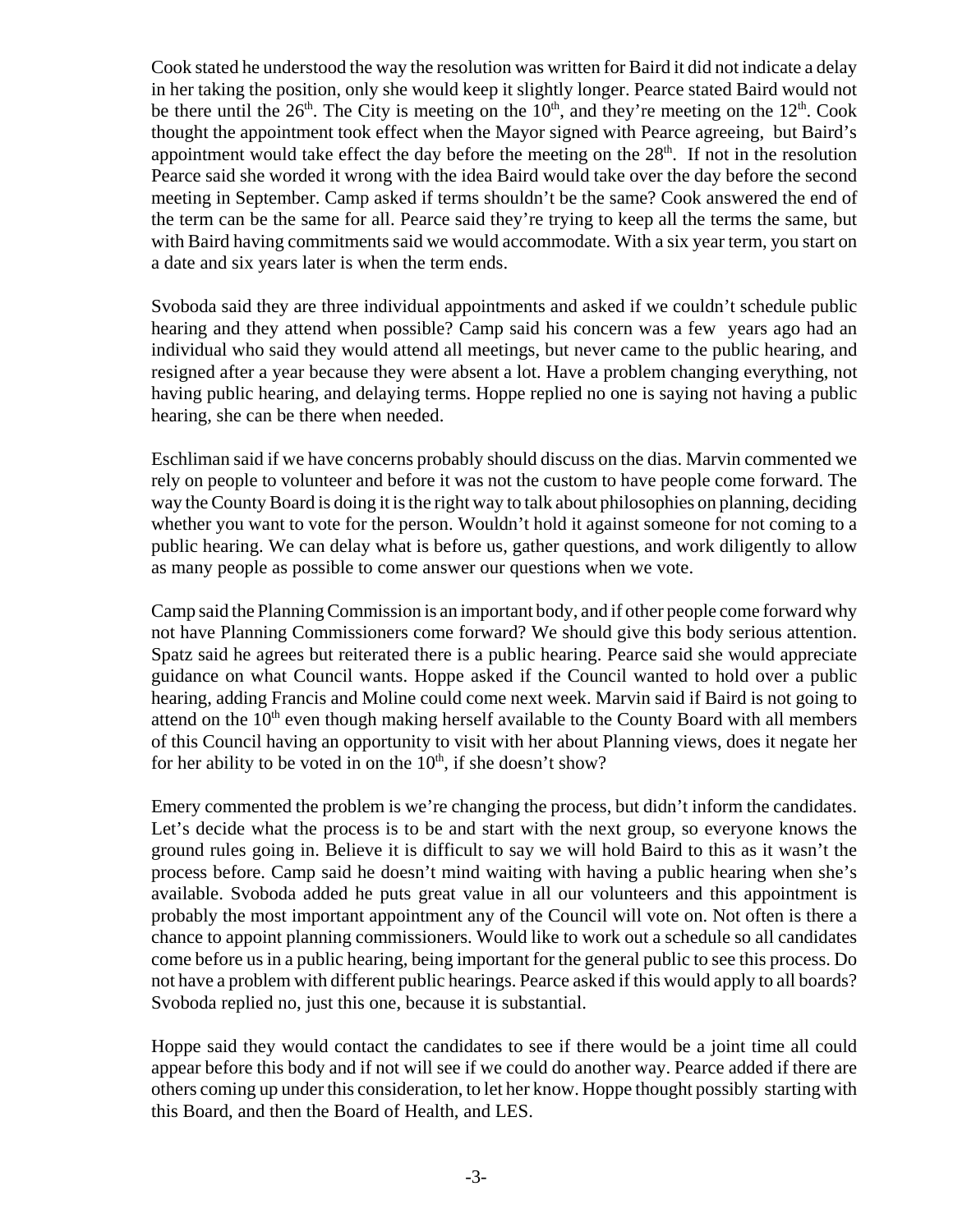### **IV. REQUESTS OF COUNCIL FROM MAYOR**

The State of the City address from the Mayor will be August 30, 2007 at 1:30p.m. in the City Council Chambers.

Hoppe said generally the Mayor's address was connected with the budget but thought it may be wise to separate the two, as in the past focus was on the budget and not on the future of the City. Did discuss with the Council chair and felt this should be separate from a regular meeting.

### **V. MISCELLANEOUS**

### **1. City Budget - Steven Hubka, City Budget Officer**

Hubka reported the property valuation numbers received from the County Assessor and the handout shows the differences from the Mayor's budget. Notice the final taxation for prior fiscal year 2006-2007, and the estimates used for the Mayor's budget. On personal and centrally assessed we assumed a zero percent increase. With the number used for real property overall looking at a 2.55% percent increase in the tax base.

The estimate for real property in the tax base was 2.26%, about 4/10th of a percent less. But in personal and centrally assessed actually had decreases. Ended up with a tax base 2.03% greater than the prior year, and about ½% less than anticipated in the Mayor's budget when introduced. Following guidance to keep the same tax rate, plus the required for voter approved bond issues, the adjustments made in the schedule ends up being further appropriation of fund balance, which we hadn't normally done at this stage. Spatz asked what amount was being discussed? Hubka said in the General Fund it was \$114,000 and the Library Fund about \$28,000. We use the revenue which wasn't used in the Mayor's budget, make adjustments with the one-time funding sources, with overall addition of fund balance appropriations of approximately \$142,000. Doesn't change overall budget number, just means less property tax revenue and a little more on the fund balance being used to fund appropriations. Eschliman asked which fund balances? Hubka replied General and Bond Funds, which pays the debt service on the general obligation bonds. A minor consequence is we increased the tax rate to cover the bonds, the tax rate will go up a little more as valuations are a little less, talking about the fourth decimal placed on the tax rate for that particular item. We were at a 1½% increase in the rate and now at 1.6% rate increase. Hubka believes the County will be making more significant adjustments with their tax base going up about 1.65%. Camp added we're in the County, and will also pay those.

Eschliman commented on the Web were finance shifts and changes, and is this changing again or different? Hubka replied entirely different, the post was about a provision to increase the restricted fund authority under the lid limitation, and schedules of the budget resolution, and will be incorporated into the substitute the Council will receive. Marvin stated the substitute we receive will replace what is on the Web. Hubka highlighted the changes. First, the Parks Department and After School Program will include a transfer from unspent money of the police department to cover next year, and then find future on-going funding. There was a vision name change in the Planning Department included. Will incorporate tax rate and revenue schedules with the schedules reflecting information received this morning. A blank area was in the text of the resolution but now have the numbers of the tax rate and revenue amount and will fill in.

Camp said on the one percent lid would like to make a motion regarding language in the budget resolution which would take advantage of the one percent central rate lid. Discussion followed, with no second to motion. Hubka thought this afternoon they could make the resolution to delete the paragraph, as it doesn't relate to anything else. Eschliman said it's like giving ourselves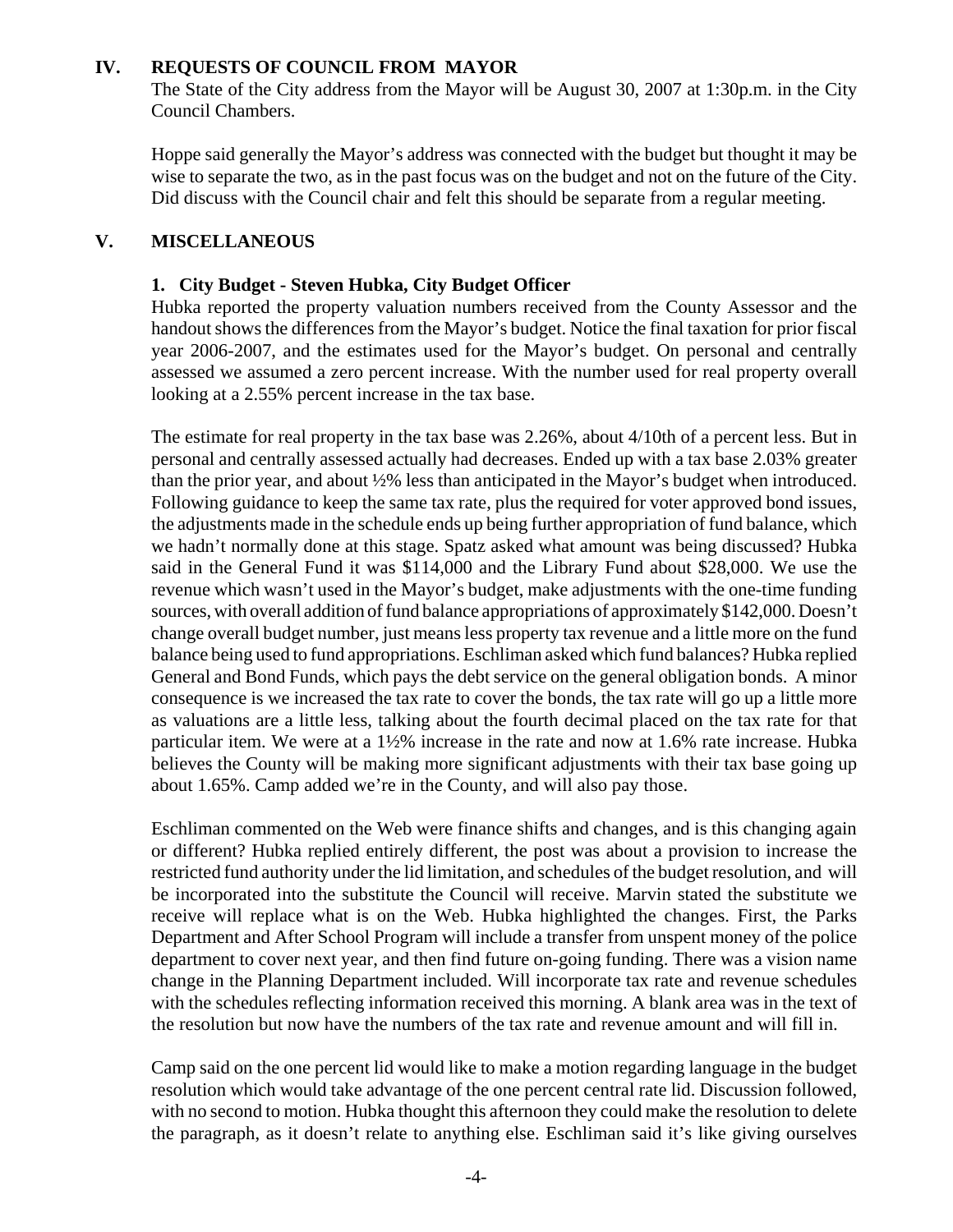permission to raise taxes if needed, but not doing at this time. Hubka replied if doing with property taxes would give the authority at some future date, or if there was a greater sales tax revenue now couldn't spend the money beyond a point as we wouldn't have enough authority. It could be state money which isn't bonds or capital projects, possibly sales or property tax, any number of revenue sources. Spatz said it would have a compounding effect over time, and if we don't do it this year it may be relevant to us in five years. Hubka replied the City is under the lid limit far enough that if we can not do this year, could do next year, or skip a year. Could do at any point until we reach the lid limit, but don't want it to become a crisis.

Spatz said in working with school boards, they recommend the boards adopt the provision, even if they don't anticipate using. If the sales tax base changes significantly we may be in a position where we could spend it, and it would give more flexibility over time. Spatz stated it would have a compound effect overtime. Svoboda said this should be discussed on the dias for the general public to understand.

### **2. Discussion for the appointment to the Lincoln City Library Board of Trustees**

Marvin stated the Library Board recommendations are Herb Friedman, Patricia Taft, or Fred A. Hoke. The Council recommendation will be forwarded for a resolution, and an official form, but we make the decision now. Marvin added the Library Board made three recommendations, and hopefully everyone had a chance to look at the candidates qualifications.

Cook stated he's read all correspondence and doesn't have any problem with the Library Board's recommendations and asked if there is a reason to hold over with Svoboda adding it's a single appointment. Camp said he would like to see the list of everyone currently serving and wants to see this Board diversified. Cook thought the Library Board often say they have an interest in someone with a particular background. Marvin said the Council could hold this decision over for a week but there is no Noon Meeting next week. Could the Council members spend time today meeting later to make our recommendation? Roper replied if there is a quorum that's a problem, not a scheduled meeting.

**Motion:** Svoboda made motion to appoint Fred Hoke to the Library Board. Spatz seconded. Marvin solicited discussion or other comments.

Vote taken: Ayes: Camp; Cook; Emery; Eschliman; Marvin; Spatz; and Svoboda. Vote passed 7 to 0.

## **3. Correspondence Regarding Item #44, Old Cheney and 25th Street**

Cook said there were requests for an night meeting on Item 44. The applicant requested having public hearing on September 10<sup>th</sup>, a 1:30 meeting. Could have a public hearing on the  $27<sup>th</sup>$ , as planned, and then continue to the  $10<sup>th</sup>$  when the applicant will speak. Believe the neighbors would like if we waited until the last Monday in September to have an evening meeting, so they could speak at the same time. We could vote today to give indication to the public of what will happen. If we wait until next week, we have public hearing, but then to decide on informing people to come back on the  $10<sup>th</sup>$ . They should know ahead of time. Spatz asked if suggesting having the public hearing next week? Cook replied possibly have a night meeting for people next week, or delay further with the applicant possibly here. Do think it's appropriate.

Svoboda stated the schedule of the applicant probably most important, as they brought the process forward. The Council has occasionally tried to schedule with applicants in order to meet in an evening meeting, but this is already on the schedule, and to now come and ask the applicant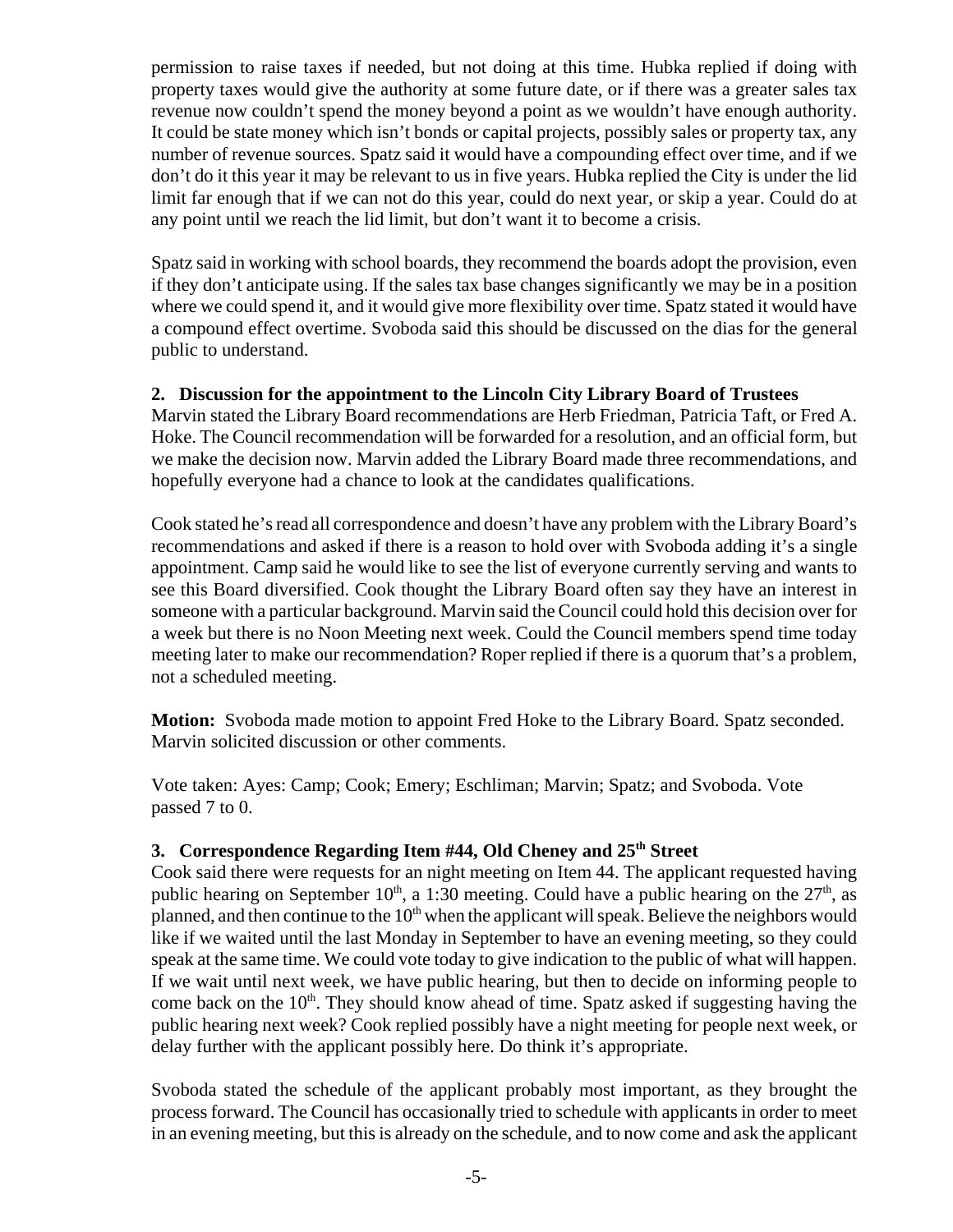to wait a month and a half? Marvin thought the driver is that the appeal process should allow people to come on the  $27<sup>th</sup>$ , having the right to have a hearing within 30 days. It has been requested to hold until the  $10<sup>th</sup>$ , and with not having a meeting the following Monday the compromise would be to allow the neighbors who are creating the appeal to come to the night meeting on the  $27<sup>th</sup>$  and then carry over so Hunzeker would be available to make his case.

Cook said there would be no additional delay to the applicant. Marvin added the applicant couldn't come until the  $10<sup>th</sup>$  and we are technically denying people due process regarding the 30 days, denying them the opportunity by a night meeting and putting it on the  $10<sup>th</sup>$ . Cook said the applicant has 30 days and in this case the  $27<sup>th</sup>$  happens to be a night meeting. The neighbors think a night meeting is important, and if we would not provide a public hearing within the 30 days at that night meeting they may have a legitimate complaint. We can vote at the beginning of the public meeting next week to hold over until the  $10<sup>th</sup>$ , and let people speak, or wait until the  $10<sup>th</sup>$ . Thought wise to make motion today to say we're going to have public hearing on the  $27<sup>th</sup>$  as scheduled, but also hold over until the  $10<sup>th</sup>$ . They can attend the night meeting on the  $27<sup>th</sup>$  and if they want to come during the day will have the opportunity. If Council members are interested in a single public hearing on the last Monday in September no problem as it was the applicant's fault he couldn't make this night meeting.

Camp asked if the appeal was set up so they could appear at an evening meeting? Should follow policies and procedures, and if the appeal was made critical on an evening meeting don't mind waiting.

Marvin didn't think the appeal was based on an evening meeting. Svoboda said he has no problem with waiting until the end of September, as the project could not move forward until the appeal process is completed. Cook said he's interested in accommodating those who want to speak at a night meeting, but we have to hope the applicant can make that meeting. Marvin said he would phone Hunzeker with Camp commenting he could send a representative in his place on the  $27<sup>th</sup>$ .

### **VI. CITY COUNCIL MEMBERS COMMENTS**

**CAMP** - None

**COOK** - None

**ESCHLIMAN** - Eschliman reported on, and read sections of an article regarding cleaning and disposing of the light bulbs received at Christmas.

### **EMERY** - None

**MARVIN** - Marvin led discussion on articles he read on the Pension Plan and on Omaha's storm/sewer water. Interesting given the fact we will vote on waste water rate increases. Marvin stated Lincoln has a competitive advantage to our friends up north.

**SPATZ** - None

**SVOBODA** - None